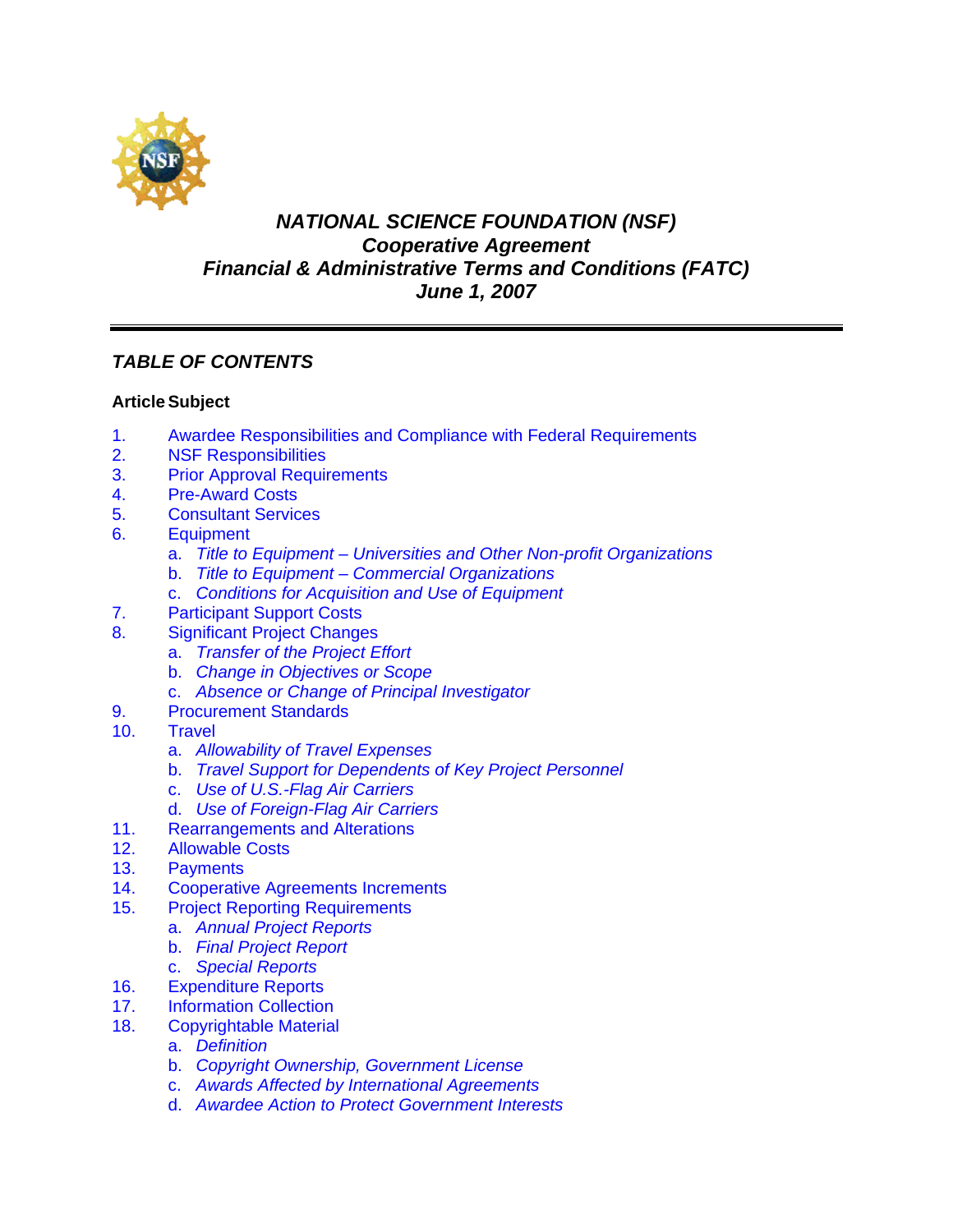- [19. Program Income](#page-13-0)
	- a. *[Definition](#page-13-0)*
	- b. *[Standard Treatment](#page-14-0)*
	- c. *[Records Retention](#page-14-0)*
- [20. Publications](#page-14-0)
	- a. *[Acknowledgment of Support](#page-14-0)*
	- b. *[News Releases](#page-14-0)*
	- c. *[Disclaimer](#page-14-0)*
	- d. *[Copies for NSF](#page-14-0)*
	- e. *[Metric System](#page-15-0)*
- [21. Patent Rights](#page-15-0)
	- a. *[Definitions](#page-15-0)*
	- b. *[Allocation of Principal Rights](#page-15-0)*
	- c. *[Invention Disclosure, Election of Title and Filing of Patent Applications by Awardee](#page-16-0)*
	- d. *[Conditions When the Government May Obtain Title](#page-16-0)*
	- e. *[Minimum Rights to Awardee](#page-17-0)*
	- f. *[Awardee Action to Protect Government's Interest](#page-17-0)*
	- g. *[Subcontracts](#page-18-0)*
	- h. *[Reporting on Utilization of Subject Inventions](#page-18-0)*
	- i. *[Preference for United States Industry](#page-19-0)*
	- j. *[March-in Rights](#page-19-0)*
	- k. *[Special Provisions for Awards with Non-profit Organizations](#page-19-0)*
	- l. *[Communications](#page-20-0)*
- [22. Cost Sharing and Cost Sharing Records](#page-20-0) 
	- a. *[General](#page-20-0)*
	- b. *[Cost Sharing Records](#page-21-0)*
	- c. *[Cost Sharing Reports](#page-21-0)*
- [23. Audit and Records](#page-21-0)
- [24. Site Visits](#page-22-0)
- [25. Suspension or Termination](#page-22-0)
- [26. Termination Review Procedure](#page-23-0)
- [27. Nondiscrimination](#page-23-0)
- [28. Reporting Classifiable Information](#page-24-0)<br>29. Animal Welfare
- **Animal Welfare**
- [30. Research Involving Recombinant DNA Molecules](#page-24-0)
- [31. Clean Air and Water](#page-25-0)
- [32. Human Research Subjects](#page-25-0)
- [33. Investigator Financial Disclosure Policy](#page-25-0)
- [34. State Sales and Use Taxes](#page-25-0)
- [35. Debarment and Suspension](#page-25-0)
- [36. Changes—Limitation of Funds](#page-26-0)
- [37. Resolution of Conflicting Conditions](#page-26-0)
- [38. Resolution of Disagreements and Disputes](#page-26-0)
- [OTHER CONSIDERATIONS](#page-26-0)
- 39. Liability
- [40. Sharing of Findings, Data, and Other Research Products](#page-26-0)
- [41. Partnerships with Foreign Collaborators](#page-27-0)
- [42. Government Permits and Activities Abroad](#page-27-0)
- [43. Sense of the Congress on Use of Funds](#page-27-0)
- [44. Increasing Seat Belt Use in the United States](#page-27-0)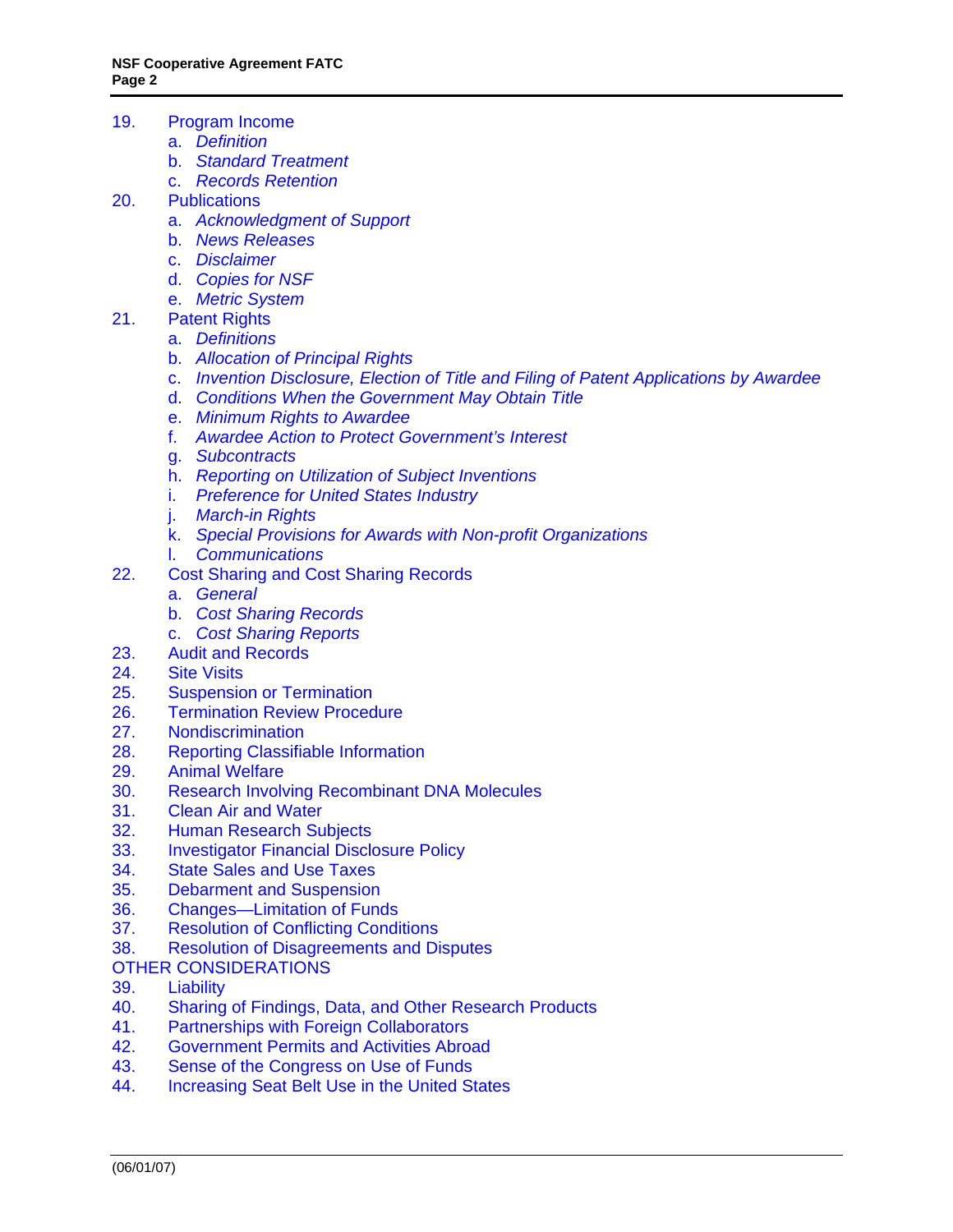### <span id="page-2-0"></span>**1. Awardee Responsibilities and Compliance with Federal Requirements**

- a. The awardee has full responsibility for the conduct of the project or activity supported under this award and for adherence to the award conditions. Although the awardee is encouraged to seek the advice and opinion of NSF on special problems that may arise, such advice does not diminish the awardee's responsibility for making sound scientific and administrative judgments and should not imply that the responsibility for operating decisions has shifted to NSF. The awardee is responsible for notifying NSF about: (1) any allegation of research misconduct that it concludes has substance and requires an investigation in accordance with NSF research misconduct regulations published at [45](http://www.access.gpo.gov/nara/cfr/waisidx_06/45cfr689_06.html)  [Code of Federal Regulations \(CFR\) Part 689](http://www.access.gpo.gov/nara/cfr/waisidx_06/45cfr689_06.html); or (2) any significant problems relating to the administrative or financial aspects of the award.
- b. The requirements of this award are contained in these Cooperative Agreement Financial & Administrative Terms and Conditions unless otherwise specified in the award. Certain applicable Federal administrative standards are incorporated by reference. The applicable requirements are contained in:
	- 1. [2 CFR Part 215,](http://www.access.gpo.gov/nara/cfr/waisidx_07/2cfr215_07.html) Uniform Administrative Requirements for Grants and Cooperative Agreements with Institutions of Higher Education, Hospitals, and Other Non-Profit Organizations. NSF has determined that [2 CFR Part 215](http://www.access.gpo.gov/nara/cfr/waisidx_07/2cfr215_07.html) standards also will be applied to commercial organizations, including small businesses;
	- 2. [45 CFR Part 602](http://www.access.gpo.gov/nara/cfr/waisidx_06/45cfr602_06.html) (the Common Rule implementing OMB Circular A-102), for units of State and Local Government.
- c. By acceptance of this award, the awardee agrees to comply with the applicable Federal requirements for cooperative agreements and to the prudent management of all expenditures and actions affecting the award. Documentation for each expenditure or action affecting this award must reflect appropriate organizational reviews or approvals that should be made in advance of the action. Organizational reviews are intended to help assure that expenditures are allowable, necessary and reasonable for the conduct of the project, and that the proposed action:
	- 1. is consistent with award terms and conditions;
	- 2. is consistent with NSF and awardee policies;
	- 3. represents effective utilization of resources; and
	- 4. does not constitute a significant project change (see [Article 8\)](#page-6-0).

Nothing in this article shall be construed to require administrative reviews or documentation that duplicates those already required by existing organizational systems or by applicable Federal standards, e.g., [2 CFR Part 215.](http://www.access.gpo.gov/nara/cfr/waisidx_07/2cfr215_07.html)

d. The awardee is responsible for ensuring that the Principal Investigator(s) or Project Director(s) receives a copy of the award conditions, including: the award, the budget, these general terms and conditions, any special or award specific terms and conditions, and any subsequent changes in the award conditions. These award conditions are made available to the awardee by NSF in electronic form at [http://www.nsf.gov/awards/managing/co-op\\_conditions.jsp?org=NSF](http://www.nsf.gov/awards/managing/co-op_conditions.jsp?org=NSF), and may be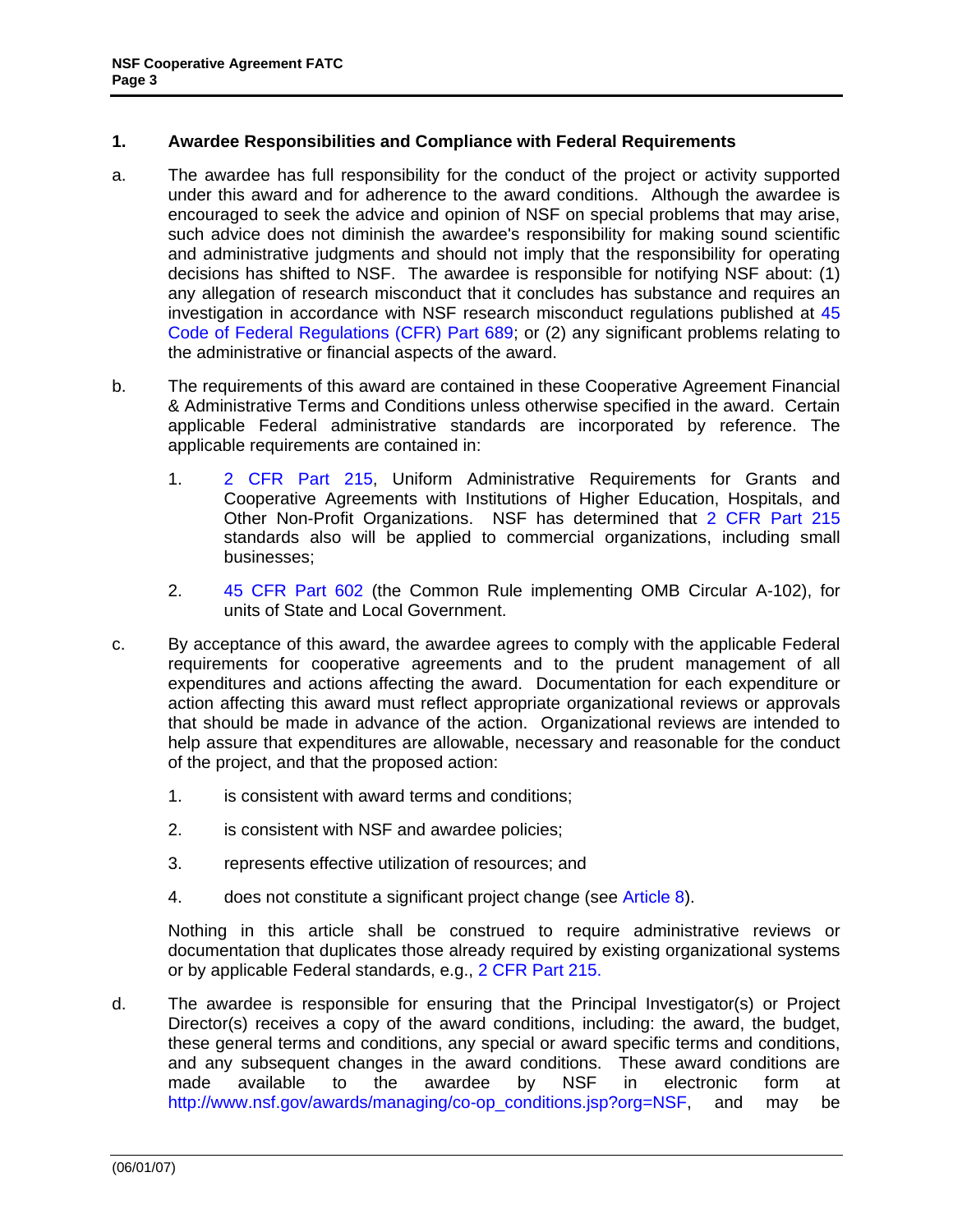<span id="page-3-0"></span> duplicated, copied or otherwise reproduced by the awardee as appropriate. This provision does not alter the awardee's full responsibility for conduct of the project and compliance with all award terms and conditions. Cooperative agreements are available electronically via the NSF FastLane system at <https://www.fastlane.nsf.gov/>**.** Sponsored project offices are able to view, print and/or download NSF awards for their organizations and Principal Investigators (PIs) can access their individual awards through use of the FastLane system.

## **2. NSF Responsibilities**

- a. NSF has overall responsibility for NSF-funded awards, including providing award oversight for technical/programmatic, as well as financial and administrative performance. The cognizant NSF Program Officer may participate in discussions of programmatic, technical, managerial, and/or scheduling concerns; provide guidance and/or advice, especially with regard to the integration, collaboration, and coordination with other education projects funded by NSF; will review and, where required by the Agreement, approve technical or programmatic reports and information submitted by the awardee; and may schedule desk and on-site reviews as necessary to resolve any NSF award questions or resolve follow-up audit issues.
- b. The awardee shall submit all requests for prior approval in accordance with the procedures identified in 3.d. below.
- c. The NSF Program Officer will only request additional work within the scope of the award; will only issue instructions that do not constitute significant changes as defined in Article [8](#page-6-0); and will only suggest changes that will not increase or decrease the estimated cost or time required for performance under the Cooperative Agreement.

#### **3. Prior Approval Requirements**

Unless otherwise specified in the award, provisions of the applicable Federal cost principles and other Federal administrative requirements for prior agency approval apply only to the activities and expenditures specified blow.

- a. Written prior approval from the NSF Grants and Agreements Officer is required for:
	- 1. Significant Project Changes.
		- (a) Transfer of the project effort (see [Article 8\)](#page-6-0);
		- (b) Change in objectives or scope (see [Article 8\)](#page-6-0);
		- (c) Absence or change of PI (see [Article 8\)](#page-6-0);
		- (d) Change in the amount of cost sharing reflected on Line M of the award budget (see Article 22); [or](#page-20-0)
	- **Article 11).** 2. Rearrangements/Alterations aggregating \$25,000 or over (Construction) (see
- b. Written prior approval from the NSF Program Officer is required for reallocation of funds provided for participant or trainee support (see [Article 7](#page-6-0)).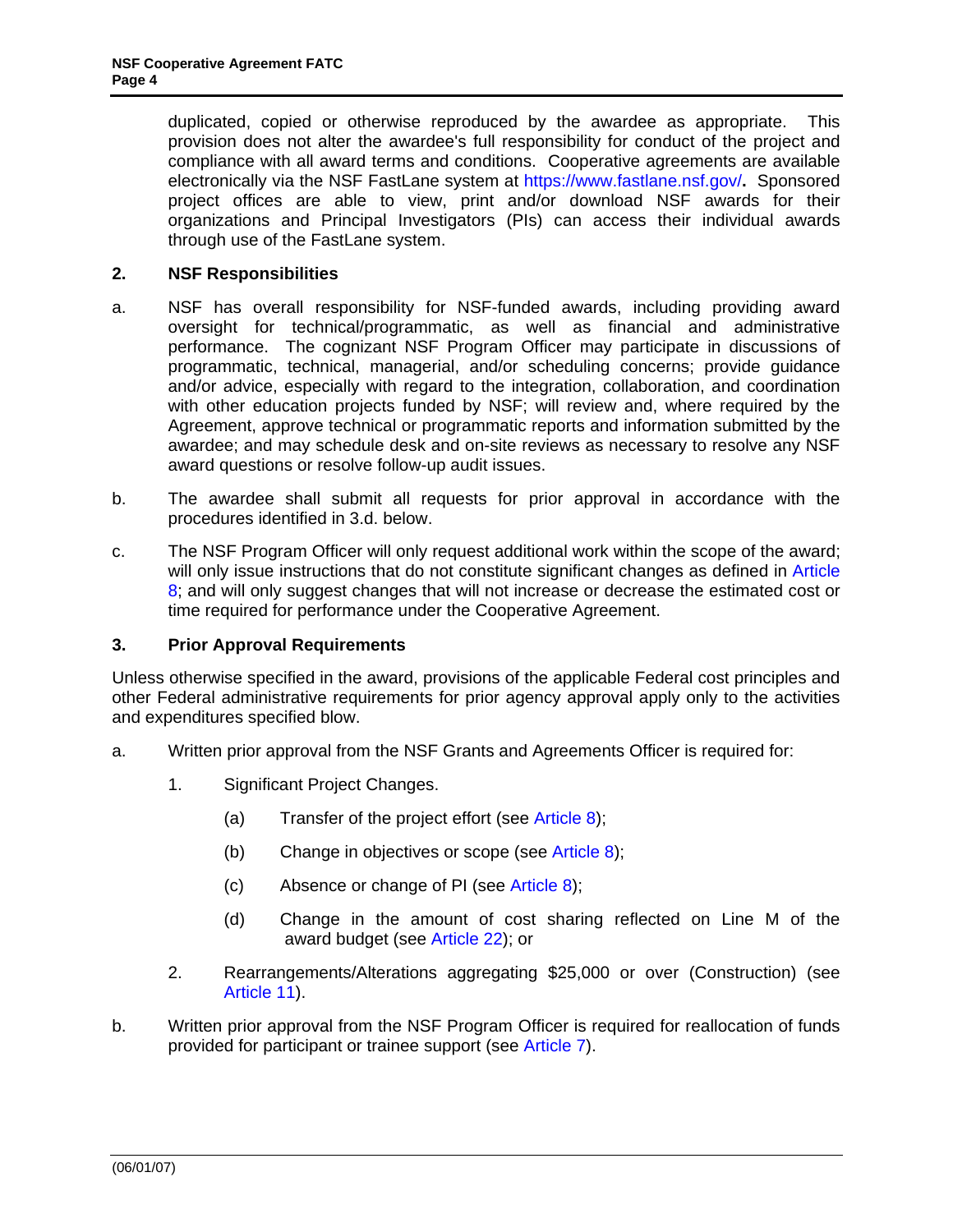- <span id="page-4-0"></span>c. All requests for no cost extensions must be submitted in accordance with the procedures set for in [AAG Chapter I.D.3.c.\(ii.\)](http://www.nsf.gov/pubs/policydocs/papp/aag07140.pdf) Note that Grantee-Approved Extensions are not applicable to cooperative agreements.
- d. Requests for the prior approvals identified above (as well as other types of award related notifications stipulated in the NSF Proposal & Award Policies & Procedures Guide, Part II, [Award & Administration Guide \[AAG\] Exhibit II-1](http://www.nsf.gov/pubs/policydocs/papp/aag07140.pdf)) must be submitted electronically to NSF through use of the NSF FastLane system at <https://www.fastlane.nsf.gov/>unless other arrangements or accommodations are made in advance with the Grants and Agreements Officer.

## **4. Pre-Award Costs**

- a. Awardees may approve pre-award costs incurred within the ninety calendar day period immediately preceding the effective date of the award. Requests for approval of preaward costs for periods greater than 90 calendar days must be submitted electronically via the NSF FastLane system. Pre-award expenditures prior to funding of an increment within a continuing award are not subject to this limitation or approval requirement, but are subject to [paragraph c](#page-4-0) below.
- b. Pre-award costs must be necessary for the effective and economical conduct of the project and the costs must be otherwise allowable in accordance with [Article 12.](#page-10-0)
- c. Pre-award expenditures are made at the awardee's risk. Awardee authority to approve pre-award costs does not impose an obligation on NSF: (1) in the absence of appropriations; (2) if an award is not subsequently made; or (3) if an award is made for a lesser amount than the awardee expected.

## **5. Consultant Services**

Costs of consultants, including those who are members of a particular profession or possess a special skill and who are not officers or employees of the performing organization, are allowable when reasonable in relation to the services rendered. While the Appropriation Act applicable to NSF for Fiscal Year 2006 no longer identifies a limitation on payments to consultants under NSF awards with FY 2006 appropriated funds, payments should be comparable to the normal or customary fees charged and received by the consultant for comparable services, especially on non-government contracts, grants., and cooperative agreements.

Note, however, that all funds awarded prior to incorporation of these terms and conditions dated 03/15/06 are subject to the consultant rate of pay limitation until those funds are expended. Further information on the allowability of consultant services costs may be found in [AAG](http://www.nsf.gov/pubs/policydocs/papp/aag07140.pdf)  [Chapter V.B.6](http://www.nsf.gov/pubs/policydocs/papp/aag07140.pdf).<sup>1</sup>

## **6. Equipment**

## a. *Title to Equipment – Universities and Other Non-profit Organizations*

Unless otherwise specified in the cooperative agreement, title to equipment purchased or fabricated with NSF award funds shall vest in the awardee upon acquisition. Such equipment is considered exempt property and shall be acquired and used in accordance with paragraph c. below.

<span id="page-4-1"></span><sup>&</sup>lt;sup>1</sup> Frequently Asked Questions regarding this change, as well as a listing of prior archived rates are available on the NSF Web site at: http://www.nsf.gov/bfa/dias/policy/index.jsp.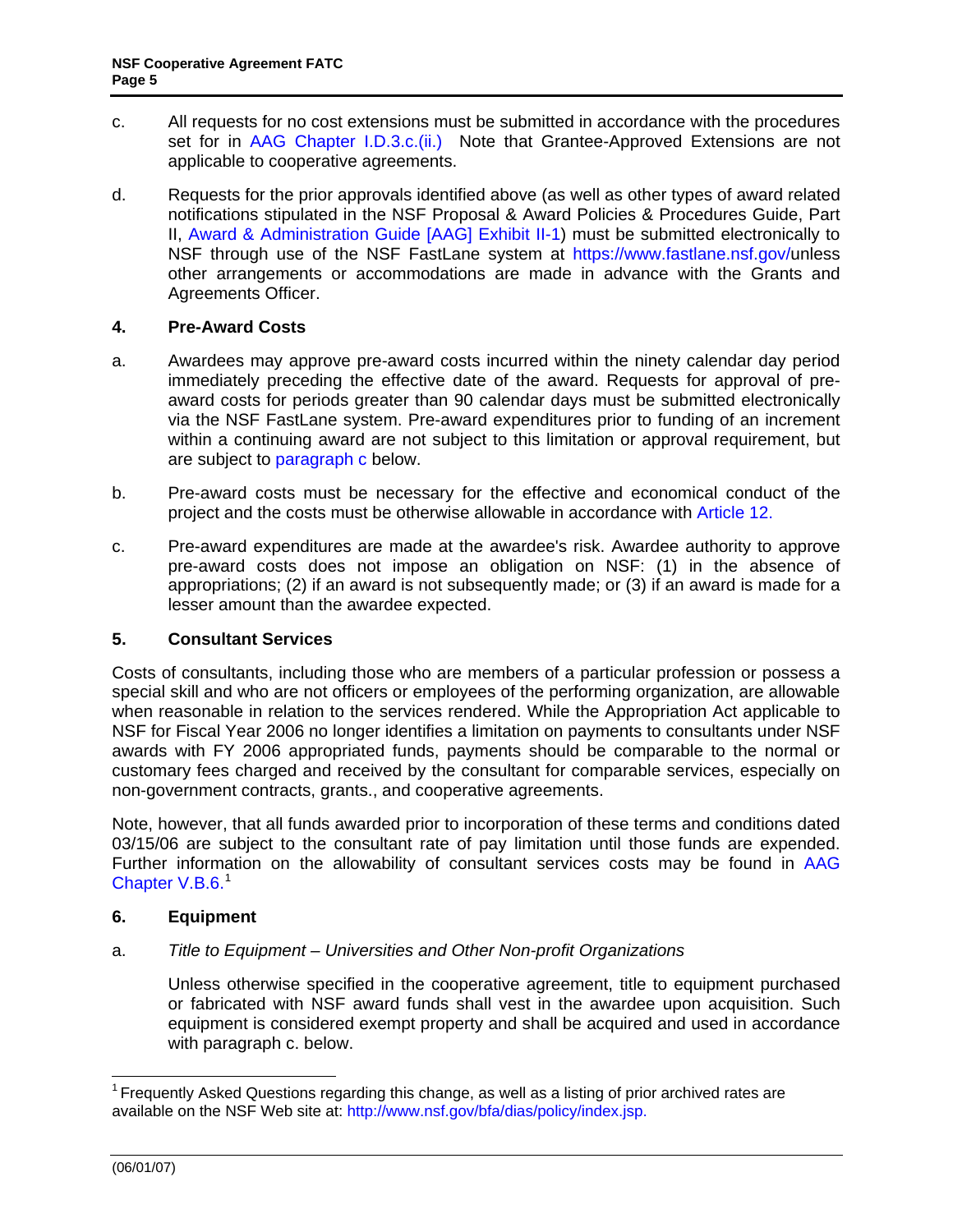<span id="page-5-0"></span>b. *Title to Equipment – Commercial Organizations* 

 Unless otherwise specified in the award, title to equipment purchased or fabricated with NSF award funds by a small business or other commercial firm shall vest in the Government. Such equipment shall be acquired and used in accordance with [paragraph](#page-5-0)  [c.](#page-5-0) below.

- c. *Conditions for Acquisition and Use of Equipment* 
	- 1. Grantee Assurance. The grantee will assure that each purchase of equipment is:
		- (a) necessary for the research or activity supported by the grant;
		- (b) not otherwise reasonably available and accessible;
		- (c) of the type normally charged as a direct cost to sponsored agreements; and
		- (d) acquired in accordance with organizational practice.
	- 2. General Purpose Equipment. Expenditures for general purpose equipment (see [AAG Chapter V.B.2.d\)](http://www.nsf.gov/pubs/policydocs/papp/aag07140.pdf) are unallowable unless the equipment is primarily or exclusively used in the actual conduct of the research.
	- 3. Equipment Usage. The equipment will remain in use for the specific project for which it was obtained in accordance with  $2$  CFR § 215.34(c), unless the provision in [2 CFR § 215.34\(e\)](http://a257.g.akamaitech.net/7/257/2422/15mar20071500/edocket.access.gpo.gov/cfr_2007/janqtr/pdf/2cfr215.34.pdf) applies.
	- 4. Equipment Sharing. The equipment must be shared on other projects or programs in accordance with [2 CFR § 215.34\(d\).](http://a257.g.akamaitech.net/7/257/2422/15mar20071500/edocket.access.gpo.gov/cfr_2007/janqtr/pdf/2cfr215.34.pdf)
	- 5. Property Management Standards. The grantee shall maintain a property management system that, at a minimum, meets the requirements of [2 CFR §](http://a257.g.akamaitech.net/7/257/2422/15mar20071500/edocket.access.gpo.gov/cfr_2007/janqtr/pdf/2cfr215.34.pdf)  [215.34\(f\)](http://a257.g.akamaitech.net/7/257/2422/15mar20071500/edocket.access.gpo.gov/cfr_2007/janqtr/pdf/2cfr215.34.pdf). Because of increasing threats to information technology systems, the grantee is reminded that, under 2 CFR sections 215.34.(f). (4) and (5), "[a] control system shall be in effect to insure adequate safeguards to prevent loss, damage, or theft of the equipment" and "[a]dequate maintenance procedures shall be implemented to keep the equipment in good condition." This requirement imposes on the grantee a duty to adequately maintain and to insure adequate safeguards against the loss, damage, or theft of information technology equipment and systems purchased with NSF funds.
	- 6. Inventory Requirements.
		- (a) In accordance with the requirements of 2 CFR  $\S$  215.33(a)(1), for all equipment exceeding \$5,000, the grantee must submit an annual inventory listing of government-owned property to the NSF Property Administrator, Division of Administrative Services (DAS). The listing should include all government-owned equipment purchased under the award or acquired by screening excess through the General Services Administration (GSA); and include the type of equipment, serial number, acquisition price, acquisition date and condition of the equipment. The inventory listing and a copy of the organization's audited financial statement should be submitted electronically to [fsrpts@nsf.gov](mailto:fsrpts@nsf.gov) and must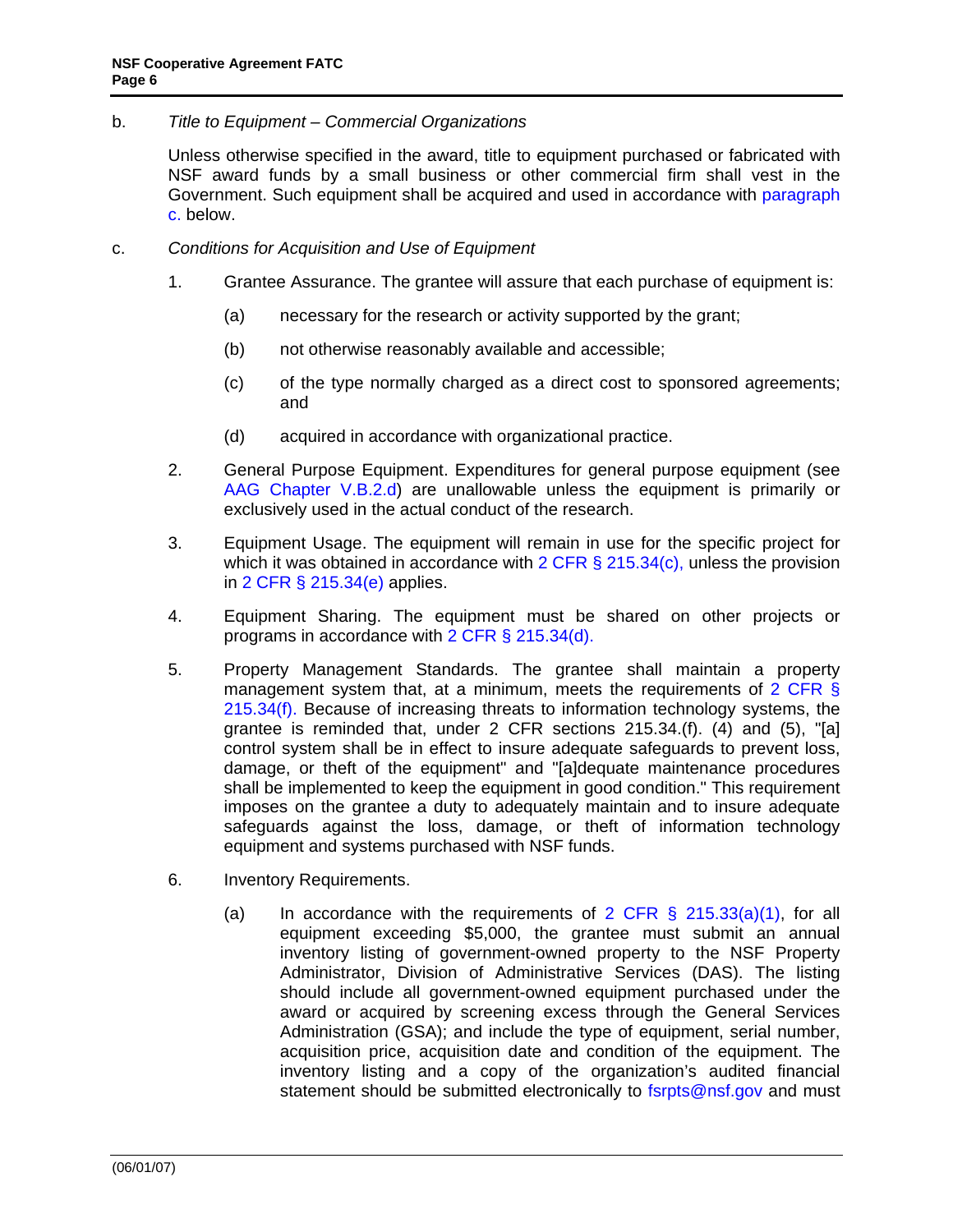<span id="page-6-0"></span>be received by DAS no later than September 1 each year. If financial statements are not available electronically, a paper copy should be submitted to:

National Science Foundation Division of Administrative Services Attention: NSF Property Administration 4201 Wilson Boulevard, Room 295 Arlington, VA 22230

- (b) A physical inventory of Government-owned equipment shall be conducted every two years pursuant to [2 CFR § 215.34\(f\).](http://a257.g.akamaitech.net/7/257/2422/15mar20071500/edocket.access.gpo.gov/cfr_2007/janqtr/pdf/2cfr215.34.pdf) Upon expiration of the award, the grantee shall report the property to the DAS Property Administrator for further agency utilization.
- 7. Competition. The grantee shall not use equipment acquired with Federal funds to provide services to non-Federal outside organizations for a fee that is less than private companies charge for equivalent services, unless specifically authorized by statute in accordance with [2 CFR § 215.34\(b\)](http://a257.g.akamaitech.net/7/257/2422/15mar20071500/edocket.access.gpo.gov/cfr_2007/janqtr/pdf/2cfr215.34.pdf).
- 8. Right to Transfer Title.
	- (a) NSF may identify items of equipment having an acquisition cost of \$5,000 or more where NSF reserves the right to transfer the title to the Federal Government or a third party named by the Federal Government at any time during the grant period.
	- (b) In cases where NSF elects to transfer the title, disposition instructions will be issued no later than 120 calendar days after the expiration date of the NSF-supported project for which it was acquired.

## **7. Participant Support Costs**

- a. Participant support costs are direct costs for items such as stipends or subsistence allowances, travel allowances and registration fees paid to or on behalf of participants or trainees (but not employees) in connection with meetings, conferences, symposia or training projects. (See also [AAG Chapter V.C.5](http://www.nsf.gov/pubs/policydocs/papp/aag07140.pdf).) Awardee organizations must account for participant support costs separately. Note: No indirect costs normally may be charged against participant support costs. (See [AAG Chapter V.D.1.b](http://a257.g.akamaitech.net/7/257/2422/15mar20071500/edocket.access.gpo.gov/cfr_2007/janqtr/pdf/2cfr215.34.pdf).)
- b. Funds provided for participant support may not be used by awardees for other categories of expense without the specific prior written approval of the cognizant NSF Program Officer. Such requests must be submitted electronically via the NSF FastLane system.

## **8. Significant Project Changes**

The awardee is required to obtain prior written approval from the NSF Grants and Agreements Officer whenever there are significant changes in the project or its direction as stipulated below.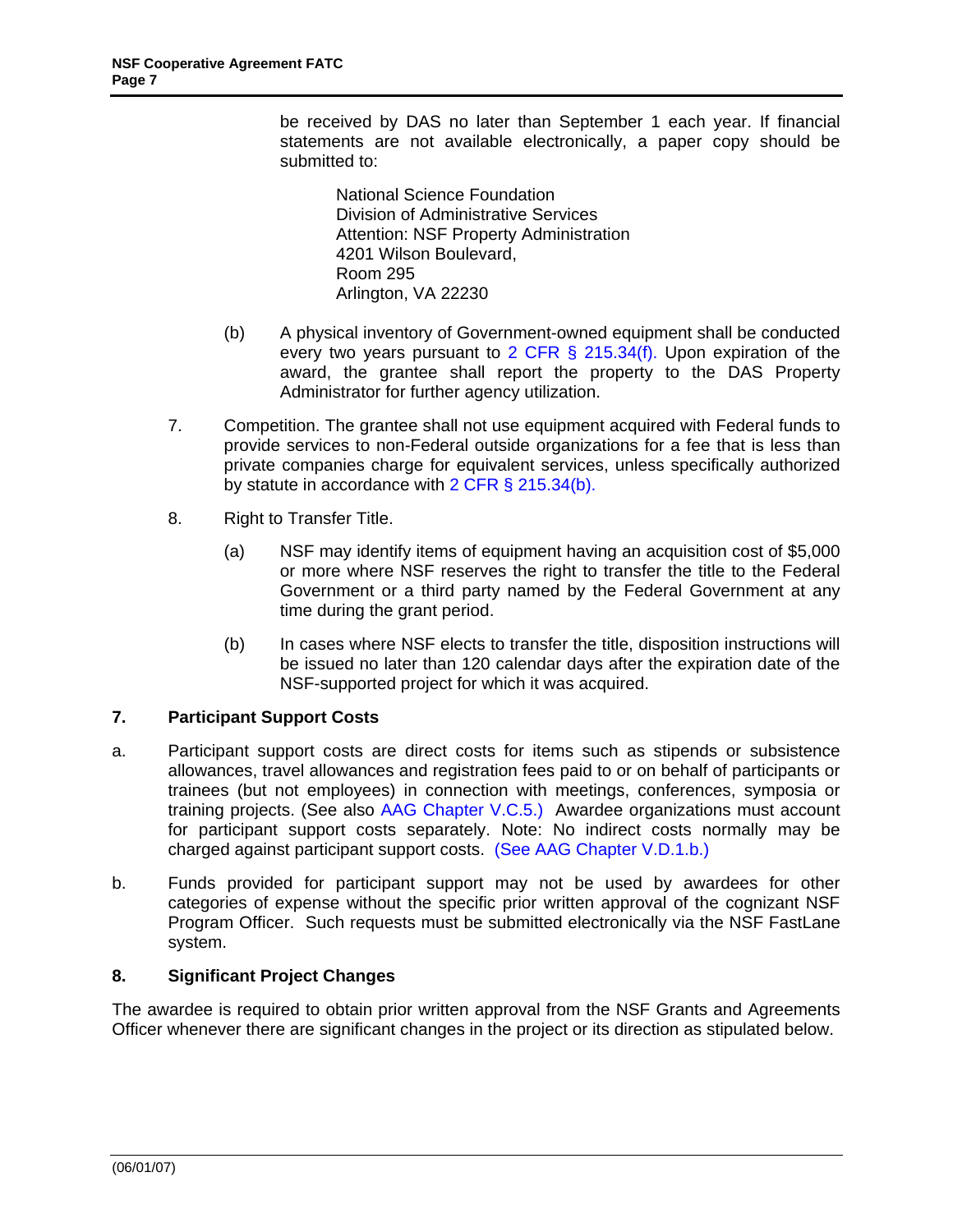### <span id="page-7-0"></span>a. *Transfer of the Project Effort*

- 1. NSF authorization to contract or otherwise transfer a significant part of the research or substantive effort to another organization that has been disclosed in the proposal is not needed unless approval has been specifically withheld in the award.
- 2. If it becomes necessary to transfer, by contract or other means, a significant part of the research or substantive effort after an award has been made, notification of this intent should be submitted to NSF electronically via the NSF FastLane system and electronically signed by an Authorized Organizational Representative (AOR). At a minimum, the request shall include a clear description of the work to be performed and the basis for selection of the subawardee (except for collaborative/joint arrangements; see [AAG Chapter II.B.3](http://www.nsf.gov/pubs/policydocs/papp/aag07140.pdf) for additional information.) NSF approval of such changes will be by an amendment to the award or electronic notice approved by the NSF Grants and Agreements Officer.
- 3. The awardee remains responsible for maintaining the necessary documentation on all subawards and making it available to NSF upon request. The awardee shall include subaward activities in the annual progress and final project reports that are submitted to NSF.
- 4. Awardees shall ensure that the following articles, if applicable, flow down to all subawardees, or are appropriately addressed in the subaward instrument: Articles 5, 7, 9, 10, 11, 12, 17, 18, 19, 20, 21, 22, 23, 24, 27, 28, 29, 30, 31, 32, 34, 35, 39, 40, 41, 42, 43, and 44. If the awardee issues subawards exceeding \$2,000 for construction, alteration or repair that are within the scope of the Acts found in [2 CFR Part 215 Appendix A, "](http://www.whitehouse.gov/omb/fedreg/2004/040511_grants.pdf)*Contract Provisions*," the appropriate clauses applicable to construction activities also will be included in applicable subawards.

#### b. *Change in Objectives or Scope*

A proposed change in the phenomenon or phenomena under study or the objectives of the project stated in the proposal or agreed modifications thereto should be communicated to NSF via use of the FastLane notification and request module [https://www.fastlane.nsf.gov/.](https://www.fastlane.nsf.gov/) NSF approval of such changes will be by an amendment to the award approved by the NSF Grants and Agreements Officer.

#### c. *Absence or Change of Principal Investigator*

If a named Principal Investigator or Project Director plans to or becomes aware that he or she will: (1) devote substantially less effort to the work than anticipated in the approved proposal (defined as a reduction of 25% or more in time);(2) sever his or her connection with the awardee organization; or (3) be absent for a continuous period of three months or more, or otherwise relinquish active direction of the project, he or she shall advise both the NSF Program Officer and awardee's Authorized Organizational Representative via use of the NSF FastLane Notification and Request module. Action appropriate to the situation will be initiated in accordance with the guidelines described in [AAG Chapter II.B.2.](http://www.nsf.gov/pubs/policydocs/papp/aag07140.pdf)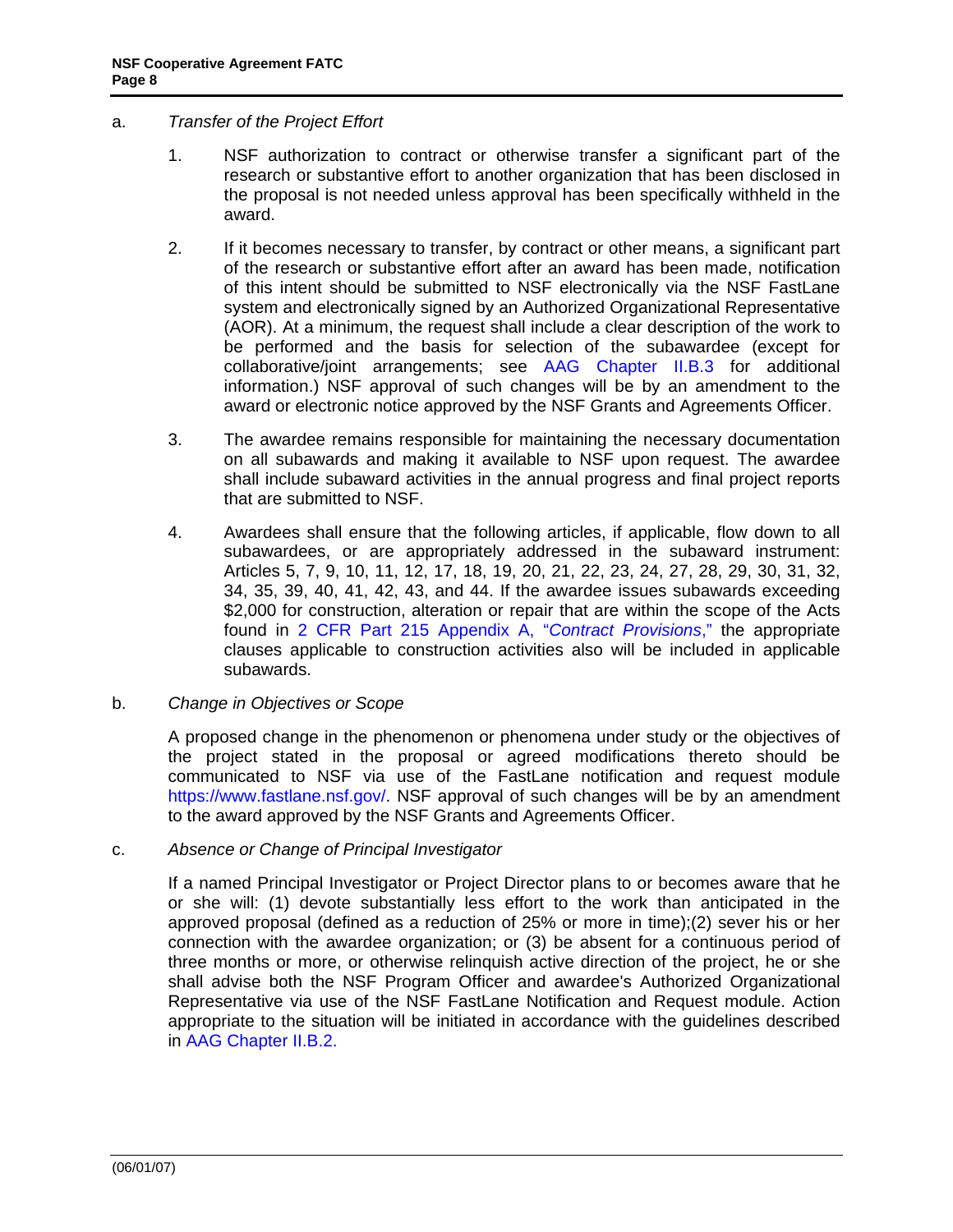#### <span id="page-8-0"></span>**9. Procurement Standards**

Whether or not approval of a procurement is required under [Article 8a](#page-7-0), where appropriate, the awardee (including commercial organizations) is responsible for compliance with the procurement standards identified in [2 CFR §§ 215.40 through .48](http://www.access.gpo.gov/nara/cfr/waisidx_07/2cfr215_07.html). The awardee also is responsible for ensuring that the appropriate NSF conditions from this award (including [Article](#page-21-0)  [23](#page-21-0), Audit and Records) are made a part of any contract or other arrangement whose award amount exceeds the simplified acquisition threshold (currently \$100,000).

#### **10. Travel**

- a. *Allowability of Travel Expenses* 
	- 1. Expenses for transportation, lodging, subsistence and related items incurred by project personnel and by outside consultants employed on the project (see [AAG](http://www.nsf.gov/pubs/policydocs/papp/aag07140.pdf)  [Chapter V.B.4](http://www.nsf.gov/pubs/policydocs/papp/aag07140.pdf)) who are in travel status on business related to an NSF-supported project are allowable as prescribed in the governing cost principles. The requirements for prior approval detailed in the governing cost principles are waived.
	- 2. Except as provided in the governing cost principles, the difference between economy airfare and a higher-class airfare is unallowable. A train, bus or other surface carrier may be used in lieu of or as a supplement to air travel at the lowest first-class rate by the transportation facility used. If such travel, however, could have been performed by air, the allowance will not normally exceed that for jet economy airfare.

#### b. *Travel Support for Dependents of Key Project Personnel*

Travel support for dependents of key project personnel is allowable only under the following conditions:

- 1. the individual is a key person who is essential to the project on a full-time basis;
- 2. the individual's residence away from home and in a foreign country is for a continuous period of six months or more and is essential to the effective performance of the project; and
- 3. the dependents' travel allowance is consistent with the policies of the organization administering the award.
- c. *Use of U.S.-Flag Air Carriers* 
	- 1. The General Services Administration issued an amendment to the Federal Travel Regulations in the November 13, 1998 edition of the [Federal Register Vol. 63,](http://frwebgate.access.gpo.gov/cgi-bin/getpage.cgi?position=all&page=63417&dbname=1998_register)  [No. 219](http://frwebgate.access.gpo.gov/cgi-bin/getpage.cgi?position=all&page=63417&dbname=1998_register). The amendment relates to the use of U.S. flag air carriers under the provisions of [49 United States Code \(U.S.C\) § 40118,](http://management.energy.gov/documents/Title_49_FlyAmericaAct.pdf) which is commonly referred to as the Fly America Act.
	- 2. Any air transportation to, from, between, or within a country other than the U.S. of persons or property, the expense of which will be assisted by NSF funding, must be performed by or under a code-sharing arrangement with a U.S.-flag air carrier if service provided by such a carrier is available (see Comptroller General Decision B-240956, dated September 25, 1991). Tickets (or documentation for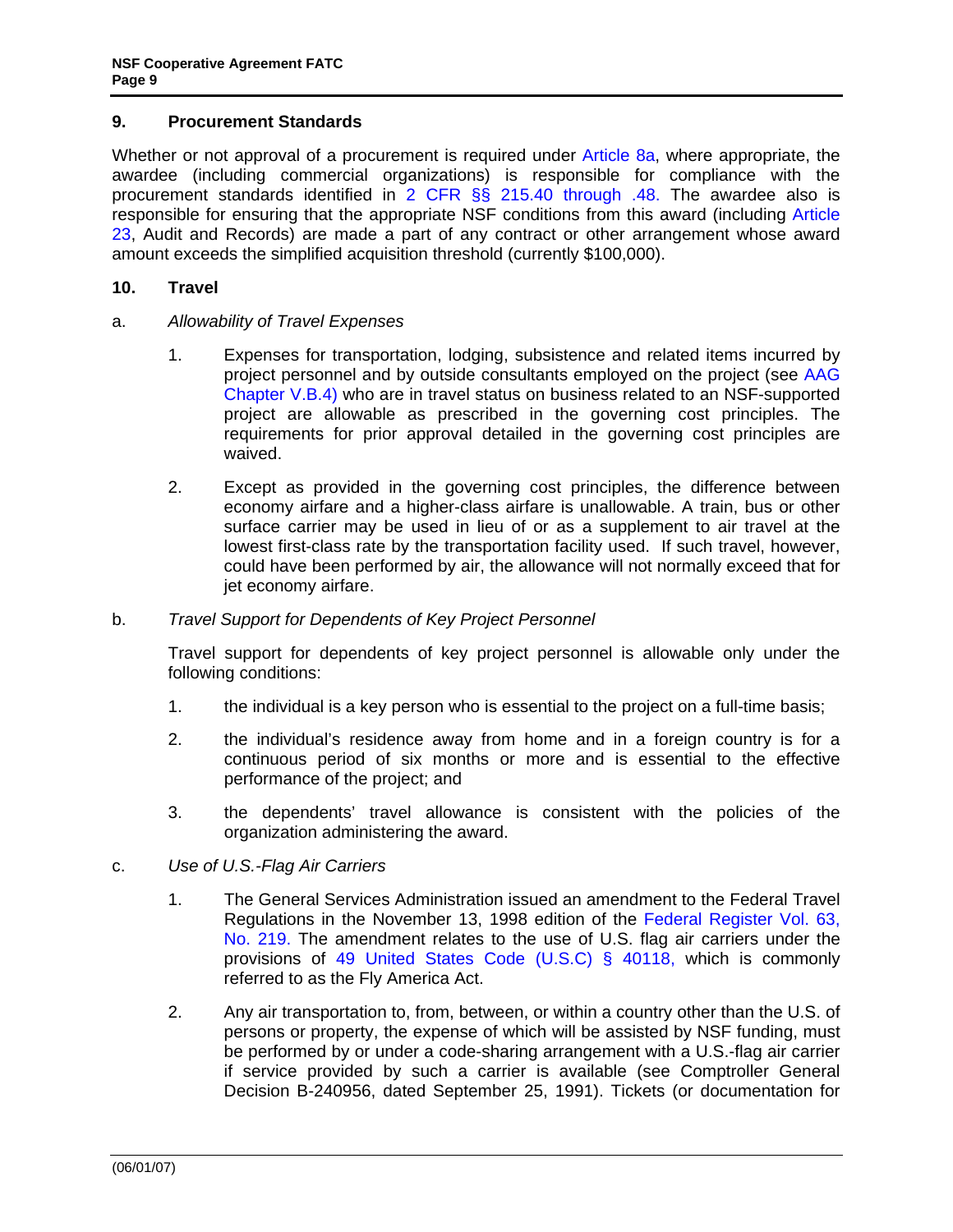electronic tickets) must identify the U.S. flag air carrier's designator code and flight number.

- <span id="page-9-0"></span>3. For the purposes of this requirement, U.S.-flag air carrier service is considered available even though:
	- (a) comparable or a different kind of service can be provided at less cost by a foreign-flag air carrier;
	- (b) foreign-flag air carrier service is preferred by, or is more convenient for, NSF or traveler; or
	- (c) service by a foreign-flag air carrier can be paid for in excess foreign currency.
- 4. The following rules apply unless their application would result in the first or last leg of travel from or to the U.S. being performed by a foreign-flag air carrier:
	- (a) a U.S.-flag air carrier shall be used to destination or, in the absence of direct or through service, to the farthest interchange point on a usually traveled route.
	- (b) if a U.S.-flag air carrier does not serve an origin or interchange point, a foreign-flag air carrier shall be used only to the nearest interchange point on a usually traveled route to connect with a U.S. flag air carrier.
	- (c) a U.S.-flag air carrier involuntarily reroutes the traveler via a foreign-flag air carrier, the foreign-flag air carrier may be used notwithstanding the availability of alternative U.S.-flag air carrier service.
- d. *Use of Foreign-Flag Air Carriers* 
	- 1. Travel To and From the U.S. Use of a foreign-flag air carrier is permissible if the airport abroad is:
		- (a) the traveler's origin or destination airport, and use of U.S.-flag air carrier service would extend the time in a travel status by at least 24 hours more than travel by a foreign-flag air carrier; or
		- (b) an interchange point, and use of U.S.-flag air carrier service would increase the number of aircraft changes the traveler must make outside of the U.S. by 2 or more, would require the traveler to wait four hours or more to make connections at that point, or would extend the time in a travel status by at least six hours more than travel by a foreign-flag air carrier.
	- 2. Travel Between Points Outside the U.S. Use of a foreign-flag air carrier is permissible if:
		- (a) travel by a foreign-flag air carrier would eliminate two or more aircraft changes en route;
		- (b) travel by a U.S.-flag air carrier would require a connecting time of four hours or more at an overseas interchange point; or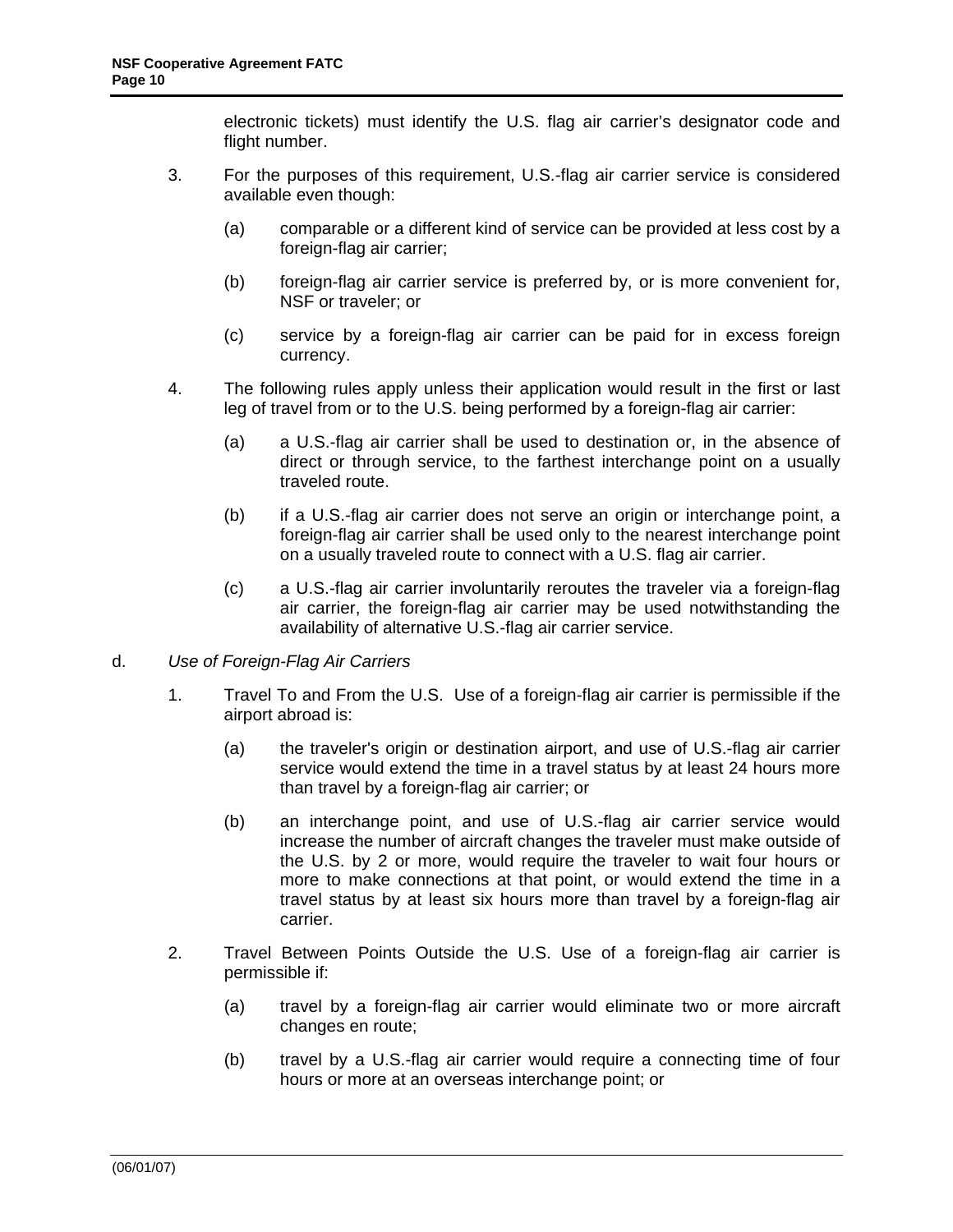- (c) the travel is not part of the trip to or from the U.S., and use of a U.S.-flag air carrier would extend the time in a travel status by at least six hours more than travel by a foreign-flag air carrier.
- <span id="page-10-0"></span>3. Short Distance Travel. For all short distance travel, regardless of origin and destination, use of a foreign-flag air carrier is permissible if the elapsed travel time on a scheduled flight from origin to destination airport by a foreign-flag air carrier is three hours or less and service by a U.S.-flag air carrier would double the travel time.

### **11. Rearrangements and Alterations**

- a. Rearrangement and alteration costs that do not constitute construction (i.e., rearrangements and alterations aggregating less than \$25,000) to adapt space or utilities within a completed structure to accomplish the objectives of the award, are allowable and approved, provided the:
	- 1. building has a usable life consistent with project purposes and is architecturally suitable for conversion;
	- 2. rearrangements and alterations are essential to the project; and
	- 3. space involved will be occupied by the project.
- b. Rearrangements and alterations (construction) aggregating \$25,000 or over require the prior written approval of the NSF Grants and Agreements Officer.

### **12. Allowable Costs**

- a. The allowability of costs and cost allocation methods for work performed under this award, up to the amount specified in the award, shall be determined in accordance with the applicable Federal cost principles in effect on the effective date of the award and the terms and conditions of the award.
- b. The Federal cost principles applicable to specific types of awardees are contained in:
	- 1. [2 CFR Part 220](http://www.whitehouse.gov/omb/fedreg/2005/083105_a21.pdf), Cost Principles for Educational Institutions ([OMB Circular A-21\)](http://www.whitehouse.gov/omb/circulars/a021/a021.html);
	- 2. [2 CFR Part 225,](http://thefdp.org/FR_05_16649.pdf) Cost Principles for State, Local, and Indian Tribal Governments ([OMB Circular A-87\)](http://www.whitehouse.gov/omb/circulars/a087/a087-all.html);
	- 3. [2 CFR Part 230](http://www.whitehouse.gov/omb/fedreg/2005/083105_a122.pdf), Cost Principles for Nonprofit Organizations (OMB Circular A-22)
	- 4. [Federal Acquisition Regulation 31.2 \(48 CFR § 31.2\)](http://a257.g.akamaitech.net/7/257/2422/14mar20010800/edocket.access.gpo.gov/cfr_2002/octqtr/pdf/48cfr31.201.pdf) for commercial firms and those non-profit organizations specifically exempted from the provisions of OMB Circular A-122; and
	- 5. [45 CFR Part 74, Appendix E,](http://a257.g.akamaitech.net/7/257/2422/13nov20061500/edocket.access.gpo.gov/cfr_2006/octqtr/pdf/45cfr74.91.pdf) "Principles for Determining Costs Applicable to Research and Development Under Grants and Contracts with Hospitals," for hospitals.
- c. Certain prior approval requirements contained in these Federal cost principles have been modified by **[Article 3.](#page-3-0)**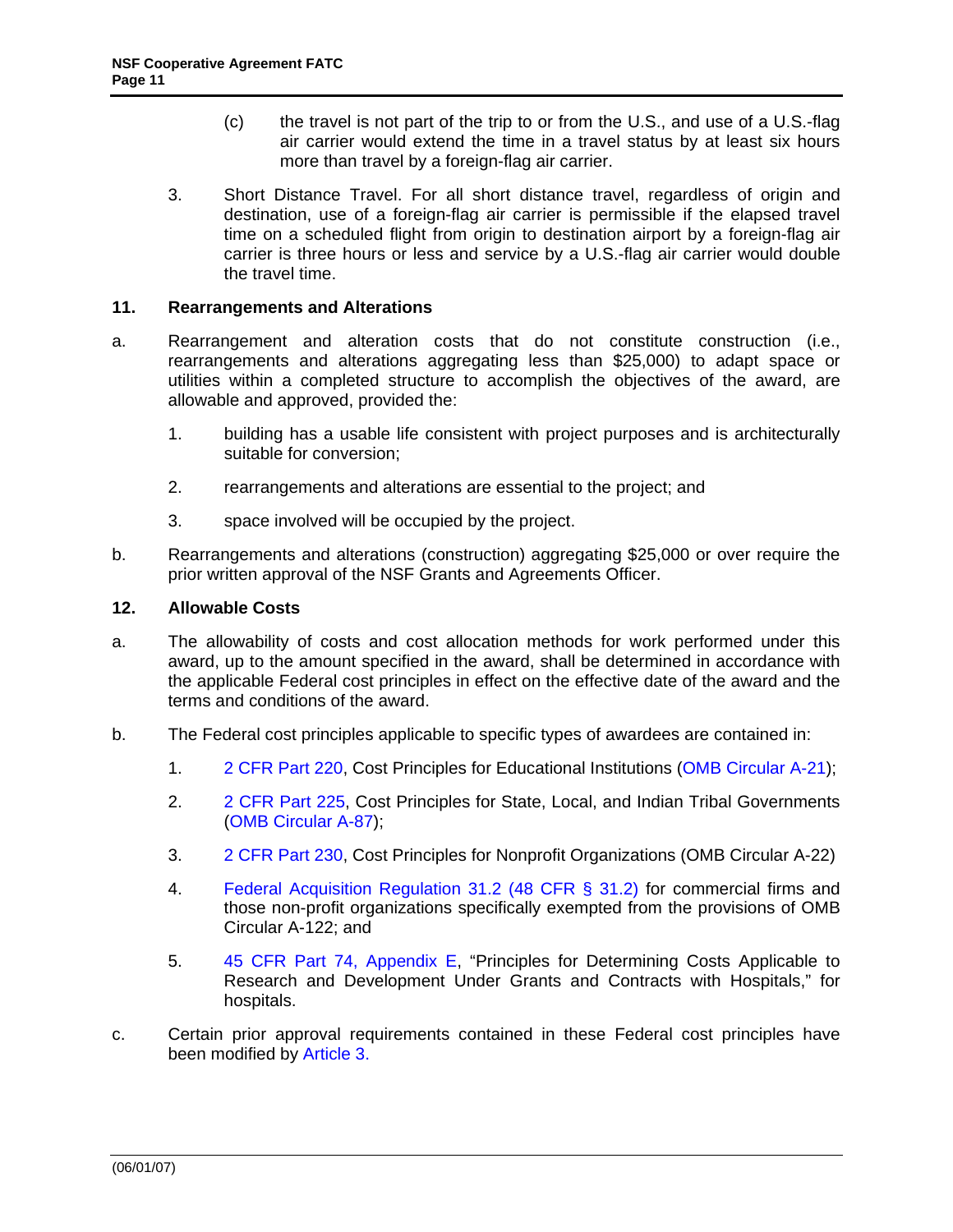### <span id="page-11-0"></span>**13. Payments**

- a. Requests for payment must be made electronically via use of the FastLane Financial Functions, Cash Request process. $2$  Awardees should request payments in amounts necessary to meet their current needs, pursuant to the guidelines contained in [31 CFR](http://www.access.gpo.gov/nara/cfr/waisidx_06/31cfr205_06.html)  [Part 205](http://www.access.gpo.gov/nara/cfr/waisidx_06/31cfr205_06.html). Unless otherwise specified in the award, the awardee agrees to comply with all applicable Treasury regulations and National Science Foundation implementing and reporting procedures, which are outlined in [AAG Chapter III.](http://www.nsf.gov/pubs/policydocs/papp/aag07140.pdf)
- b. In accordance with [2 CFR § 215.22,](http://www.access.gpo.gov/nara/cfr/waisidx_06/31cfr215_06.html) where appropriate, awardees are required to maintain advances of Federal funds in interest-bearing accounts. For awardees not subject to the Cash Management Improvement Act (CMIA), (State agencies or instrumentalities) interest earned on Federal advances deposited in interest bearing accounts shall be remitted annually to: $3<sup>3</sup>$

Department of Health and Human Services (DHHS) Payment Management System P.O. Box 6021 Rockville, MD 20852

c. Interest amounts up to \$250 per year may be retained by the awardee for administrative expenses. Interest earned on advance payments to other than State agencies shall be reported to NSF on the *Federal Cash Transactions Report*, SF 272 (if payments are made in accordance with paragraph a. above). The requirement to remit interest annually to DHHS does not apply to awardees subject to the Cash Management [Improvement Act \(CMIA\), Subpart A—Rules Applicable to Federal Assistance Programs](http://www.access.gpo.gov/nara/cfr/waisidx_05/2cfr215_05.html)  [Included in a Treasury-State Agreement.](http://www.access.gpo.gov/nara/cfr/waisidx_05/2cfr215_05.html)

## **14. Cooperative Agreements Increments**

Unless otherwise specified, each successive increment of a cooperative agreement will be funded at the level specified in the original award without a formal request from the awardee provided an annual project report has been received from the Principal Investigator(s) and accepted by the NSF Program Officer. Continuing funding is contingent on: (1) availability of funds; (2) satisfactory scientific/technical progress; and (3) fulfillment of any special conditions of the award (including the requisite cost sharing notification, when applicable (see [Article 22\)](#page-20-0)).

#### **15. Project Reporting Requirements**

- a. *Annual Project Reports* 
	- 1. Submission Requirement. Annual project reports are required for both standard and continuing awards.<sup>4</sup>
	- 2. Content of Annual Project Reports. Unless otherwise specified in the award, grantees are required to submit annual reports electronically via the project

<span id="page-11-1"></span><sup>2</sup> Grantees may contact the Division of Financial Management at (703) 292-8280 for information on using the FastLane Cash Request System.

<span id="page-11-2"></span><sup>3</sup> In keeping with Electronic Funds Transfer rules [31 CFR Part 206], interest should be remitted to the DHHS Payment Management System through an electronic medium such as the FEDWIRE Deposit System. Awardees that do not have this capability should payment by check.

<span id="page-11-3"></span>Submission of an "interim: report via the NSF FastLane system does not constitute compliance with the annual reporting requirement.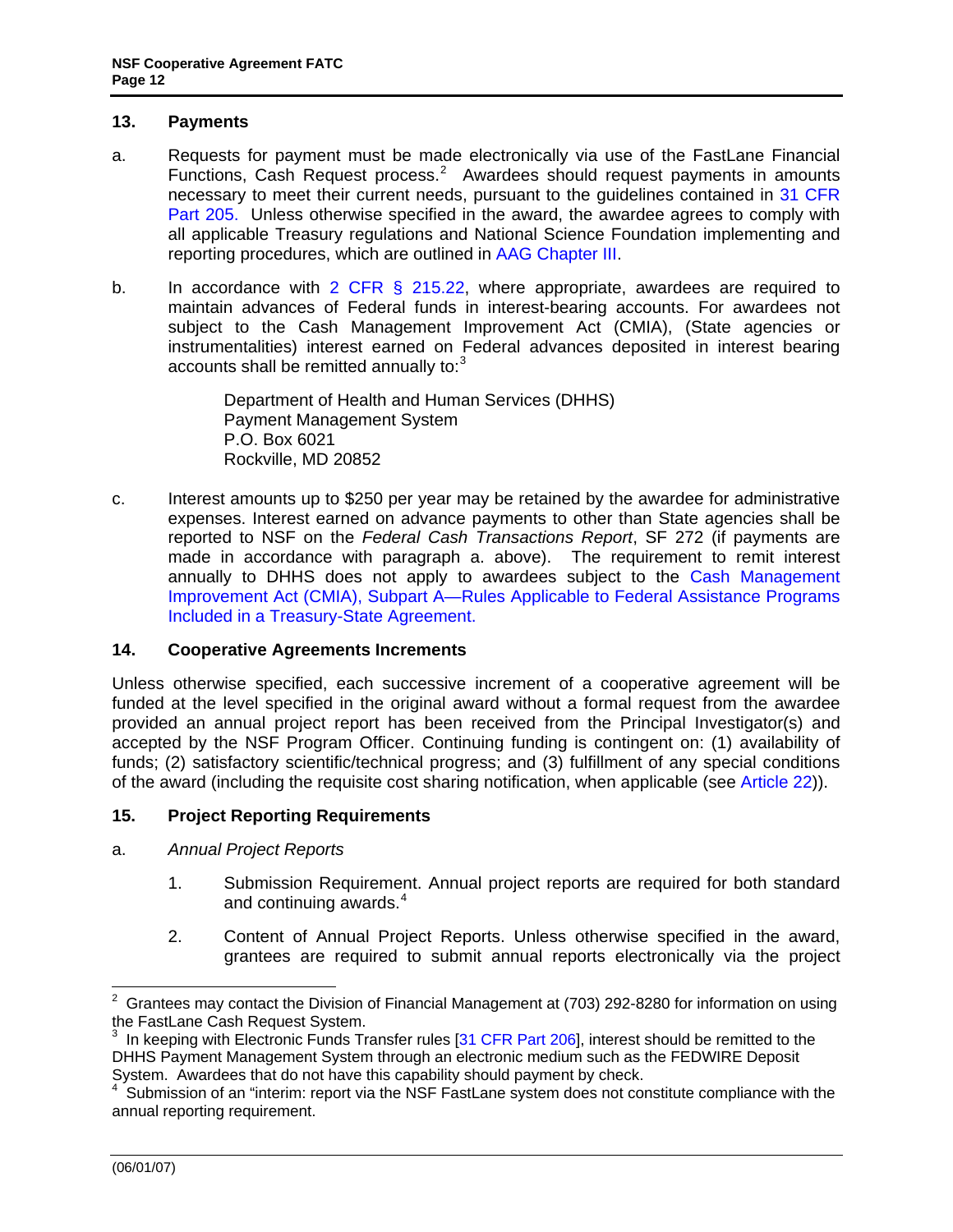<span id="page-12-0"></span>reporting system in FastLane. The NSF FastLane system may be accessed at [https://www.fastlane.nsf.gov/fastlane.jsp.](https://www.fastlane.nsf.gov/fastlane.jsp) The content requirements for annual project reports are specified in the FastLane system and may be supplemented in the award document.

- 3. Timing of Annual Project Reports. Unless otherwise specified in the award, annual project reports shall be submitted at least three months prior to the end of the current budget period. It should be noted that the final annual report serves as the project's final report and must be submitted in accordance with paragraph b. below. Failure to submit timely reports will delay processing of funding increments.
- b. *Final Project Report* 
	- 1. Submission Requirement. Unless otherwise specified in the award, the grantee shall submit a Final Project Report within 90 days following the expiration date of the award.
	- 2. Content of Final Project Report. Unless otherwise specified in the award, grantees shall submit final reports electronically via the project reporting system in FastLane. The NSF FastLane system may be accessed at: [https://www.fastlane.nsf.gov/fastlane.jsp.](https://www.fastlane.nsf.gov/fastlane.jsp)
	- 3. Additional Requirements. The grantee also shall provide to the cognizant NSF Program Officer, within 90 days following the expiration date of the award, any unique reports or other end products specified in the award (e.g., special cost sharing reports), including report requirements set forth in any NSF brochure, guide, solicitation, etc. referenced in the award as being directly related to either the award or administration of the award.
- c. *Special Reports*

The grantee shall provide the NSF with such other special reports as the NSF may reasonably require or, the grantee may deem appropriate. Insofar as possible, such reports shall be requested with sufficient advance notice to ensure care and thoroughness in their preparation by the grantee. Any addenda to the reports shall be sent to the cognizant NSF Program Officer.

## **16. Expenditure Reports**

 deactivated and the FFR will become the required expenditure reporting format. All awardees shall submit a Federal Cash Transactions Report (FCTR) (SF-272) by the 10th day of the 2nd month (i.e. Feb. 10, May 10, Aug. 10, and Nov. 10) following the end of each quarter. All FCTRs must be submitted electronically via use of the FastLane Financial Functions available at [https://www.fastlane.nsf.gov/jsp/homepage/faulogin.jsp.](https://www.fastlane.nsf.gov/jsp/homepage/faulogin.jsp) Beginning in July 2007, awardees will have the option of submitting the NSF Federal Financial Report (FFR) in lieu of the FCTR. The FFR will remain an optional reporting form for the FCTR until the FFR is adopted as the standard report for the Federal government. At that time the FCTR will be

#### **17. Information Collection**

Information collection activities performed under this award are the responsibility of the awardee, and NSF support of the project does not constitute NSF approval of the survey design, questionnaire content or information collection procedures. The awardee shall not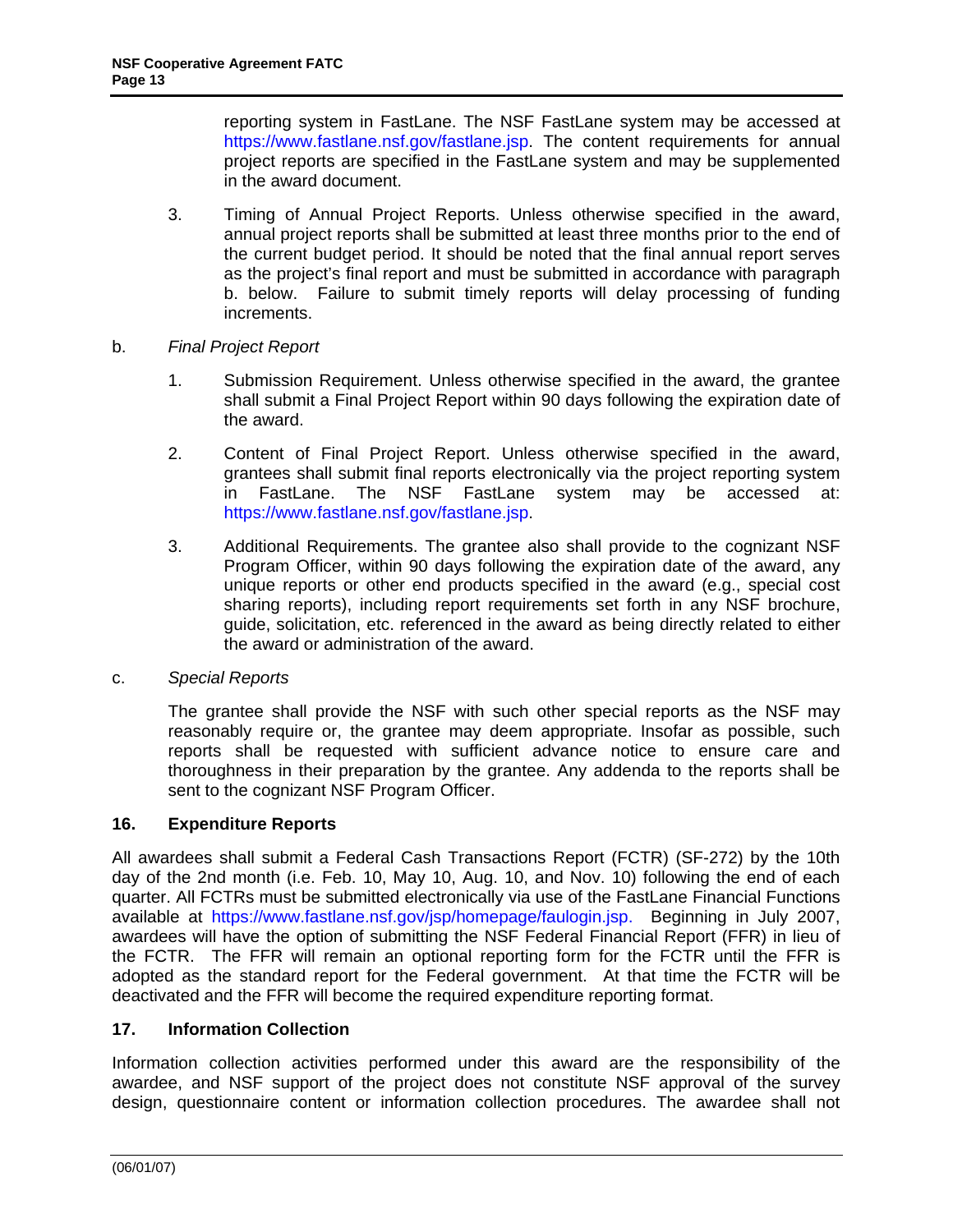<span id="page-13-0"></span>represent to respondents that such information is being collected for or in association with the National Science Foundation or any other Government agency without the specific written approval of such information collection plan or device by the Foundation. This requirement, however, is not intended to preclude mention of NSF support of the project in response to an inquiry or acknowledgment of such support in any publication of this information.

### **18. Copyrightable Material**

### a. *Definition*

Subject writing means any material that:

- 1. is or may be copyrightable under [Title 17 of the U.S.C.](http://www.access.gpo.gov/uscode/title17/title17.html); and
- 2. is produced by the awardee or its employees in the performance of work under this award.

Subject writings include such items as reports, books, journal articles, software, databases, sound recordings, videotapes, and videodiscs.

#### b. *Copyright Ownership, Government License*

Except as otherwise specified in the award or by this paragraph, the awardee may own or permit others to own copyright in all subject writings. The awardee agrees that if it or anyone else does own copyright in a subject writing, the Federal government will have a nonexclusive, nontransferable, irrevocable, royalty-free license to exercise or have exercised for or on behalf of the U.S. throughout the world all the exclusive rights provided by copyright. Such license, however, will not include the right to sell copies or phonorecords of the copyrighted works to the public.

#### c. *Awards Affected by International Agreements*

If the award indicates it is subject to an identified international agreement or treaty, NSF can direct the awardee to convey to any foreign participant or otherwise dispose of such rights to subject writings as are required to comply with that agreement or treaty.

#### d. *Awardee Action to Protect Government Interests*

The awardee agrees to acquire, through written agreement or an employment relationship, the ability to comply with the requirements of the preceding paragraphs and, in particular, to acquire the ability to convey rights in a subject writing to a foreign participant if directed by NSF under the previous paragraph. The awardee further agrees that any transfer of copyright or any other rights to a subject writing, by it or anyone whom it has allowed to own such rights, will be made subject to the requirements of this article.

#### **19. Program Income**

#### a. *Definition*

Program income means gross income earned by the awardee that is directly generated by a supported activity or earned as a result of the award. Program income includes, but is not limited to, income from fees for services performed, the use or rental of real or personal property acquired under the award, the sale of commodities or items fabricated under the award, license fees and royalties on patents and copyrights, and interest on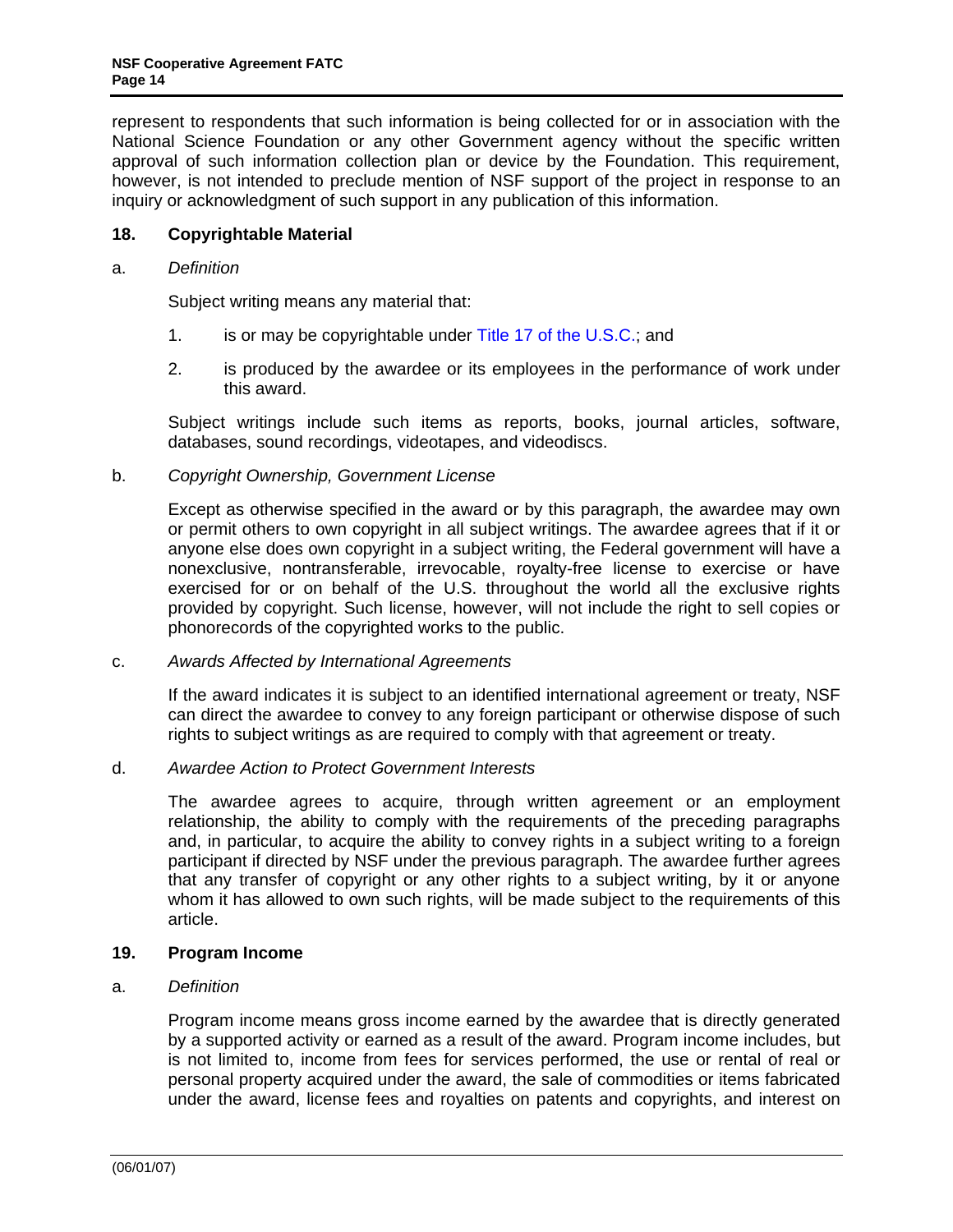<span id="page-14-0"></span>loans made with award funds. Interest earned on advances of Federal funds is not program income. Program income does not include the receipt of principal on loans, rebates, credits, discounts, etc., or interest earned on any of them.

#### b. *Standard Treatment*

Unless otherwise specified in the award, program income (except as noted in (1) below) received or accrued to the awardee during the period of this award shall be retained and added to the funds committed to the project by NSF and used to further project objectives. Also, unless otherwise specified, the awardee shall have no obligation to NSF with respect to: (1) license fees and royalties for copyrighted material, patents, patent applications, trademarks, and inventions received or accrued at any time; or (2) program income received beyond the period of this award.

#### c. *Records Retention*

The awardee is required to retain appropriate financial and other records relating to project income earned during the award period and for three years beyond the end of the award period.

## **20. Publications**

#### a. *Acknowledgment of Support*

The awardee is responsible for assuring that an acknowledgment of NSF support:

1. is made in any publication (including World Wide Web sites) of any material based on or developed under this project, in the following terms:

> "This material is based upon work supported by the National Science Foundation under Grant No. (NSF grant number)."

2. is orally acknowledged during all news media interviews, including popular media such as radio, television and news magazines.

#### b. *News Releases*

The awardee is strongly encouraged to consult with and notify the NSF Program Officer or his/her designee prior to issuing news releases concerning NSF-supported activities.

c. *Disclaimer* 

The awardee is responsible for assuring that every publication of material (including World Wide Web pages) based on or developed under this award, except scientific articles or papers appearing in scientific, technical or professional journals, contains the following disclaimer:

"Any opinions, findings, and conclusions or recommendations expressed in this material are those of the author(s) and do not necessarily reflect the views of the National Science Foundation."

#### d. *Copies for NSF*

The awardee is responsible for assuring that the cognizant NSF Program Officer is provided access to, either electronically or in paper form, a copy of every publication of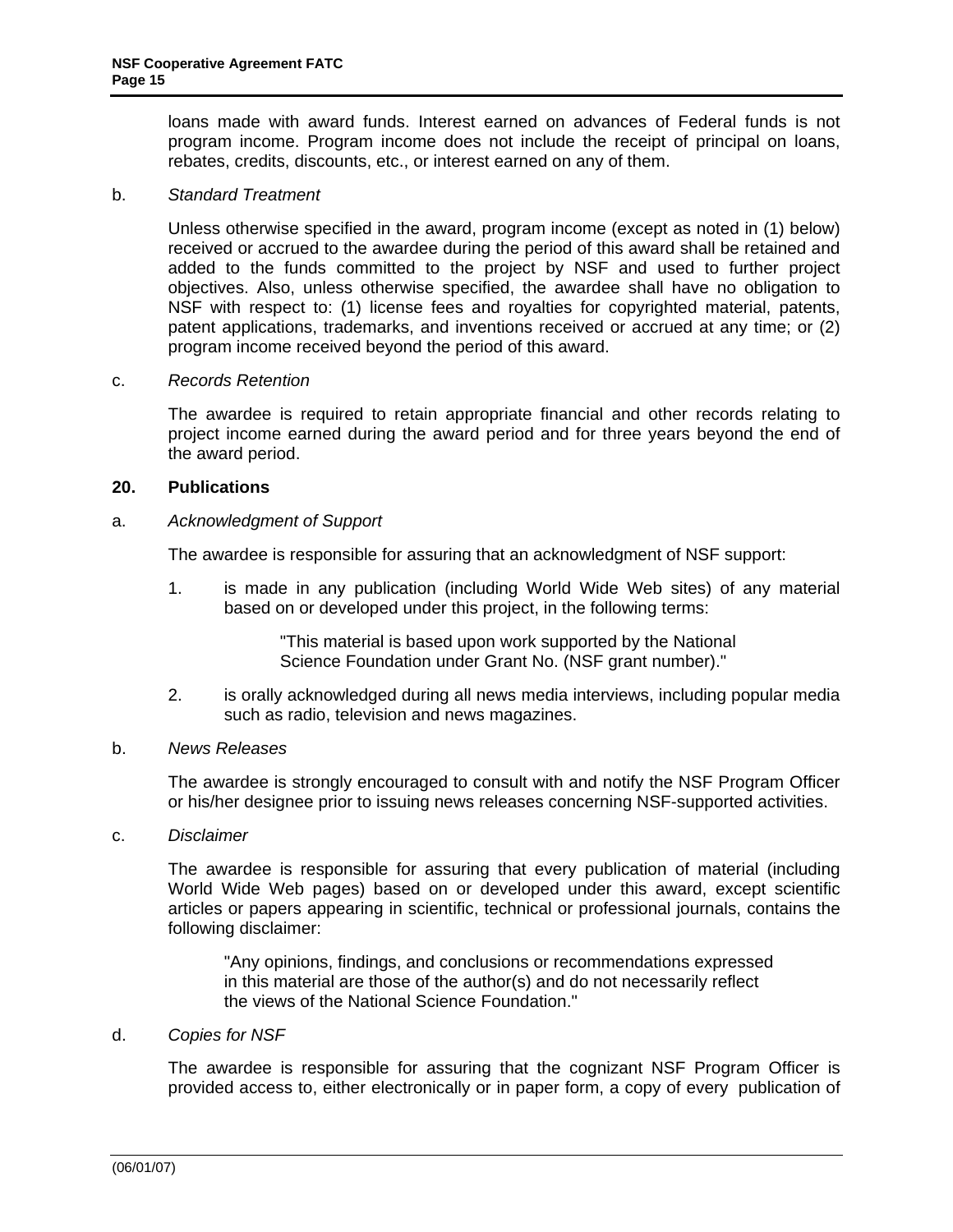material based on or developed under this award, clearly labeled with the award number and other appropriate identifying information, promptly after publication.

#### <span id="page-15-0"></span>e. *Metric System*

All reports and publications resulting from this NSF award are encouraged to use the metric system of weights and measures.

#### **21. Patent Rights**

Unless otherwise provided in the award, if this award is for experimental, developmental, or research work, the following clause (implementing the Bayh-Dole Act, [[35 U.S.C. § 200 et seq](http://uscode.house.gov/download/pls/35T.txt).]) shall apply. The awardee shall include this clause in all subawards for experimental, developmental, or research activities.

#### a. *Definitions*

- 1. INVENTION means any invention or discovery which is or may be patentable or otherwise protectable under Title 35 of the USC, to any novel variety of plant which is or may be protected under the Plant Variety Protection Act ( $\overline{7}$  U.S.C. § [2321 et seq.](http://www.access.gpo.gov/uscode/title7/chapter57_.html)).
- 2. SUBJECT INVENTION means any invention of the awardee conceived or first actually reduced to practice in the performance of work under this award, provided that in the case of a variety of plant, the date of determination (as defined in section 41(d)) must also occur during the period of performance.
- 3. PRACTICAL APPLICATION means to manufacture in the case of a composition or product, to practice in the case of a process or method, or to operate in the case of a machine or system; and, in each case, under such conditions as to establish that the invention is being utilized and that its benefits are to the extent permitted by law or Government regulations available to the public on reasonable terms.
- 4. MADE when used in relation to any invention means the conception or first actual reduction to practice of such invention.
- 5. NON-PROFIT ORGANIZATION means a domestic university or other institution of higher education or an organization of the type described in Section  $501(c)(3)$ of the Internal Revenue Code of 1954 ([26 U.S.C. § 501\(c\)\)](http://frwebgate.access.gpo.gov/cgi-bin/getdoc.cgi?dbname=browse_usc&docid=Cite:+26USC501) and exempt from taxation under Section 501(a) of the Internal Revenue Code  $(26 \text{ U.S.C. } \S 501(a))$ or any domestic non-profit scientific or educational organization qualified under a State non-profit organization statute.

#### b. *Allocation of Principal Rights*

The awardee may retain the entire right, title, and interest throughout the world to each subject invention subject to the provisions of this Patent Rights clause and 35 [U.S.C.](http://frwebgate.access.gpo.gov/cgi-bin/getdoc.cgi?dbname=browse_usc&docid=Cite:+35USC203)  [Part 203](http://frwebgate.access.gpo.gov/cgi-bin/getdoc.cgi?dbname=browse_usc&docid=Cite:+35USC203). With respect to any subject invention in which the awardee retains title, the Federal Government shall have a non-exclusive, nontransferable, irrevocable, paid-up license to practice or have practiced for or on behalf of the U.S. the subject invention throughout the world. If the award indicates it is subject to an identified international agreement or treaty, the National Science Foundation (NSF) also has the right to direct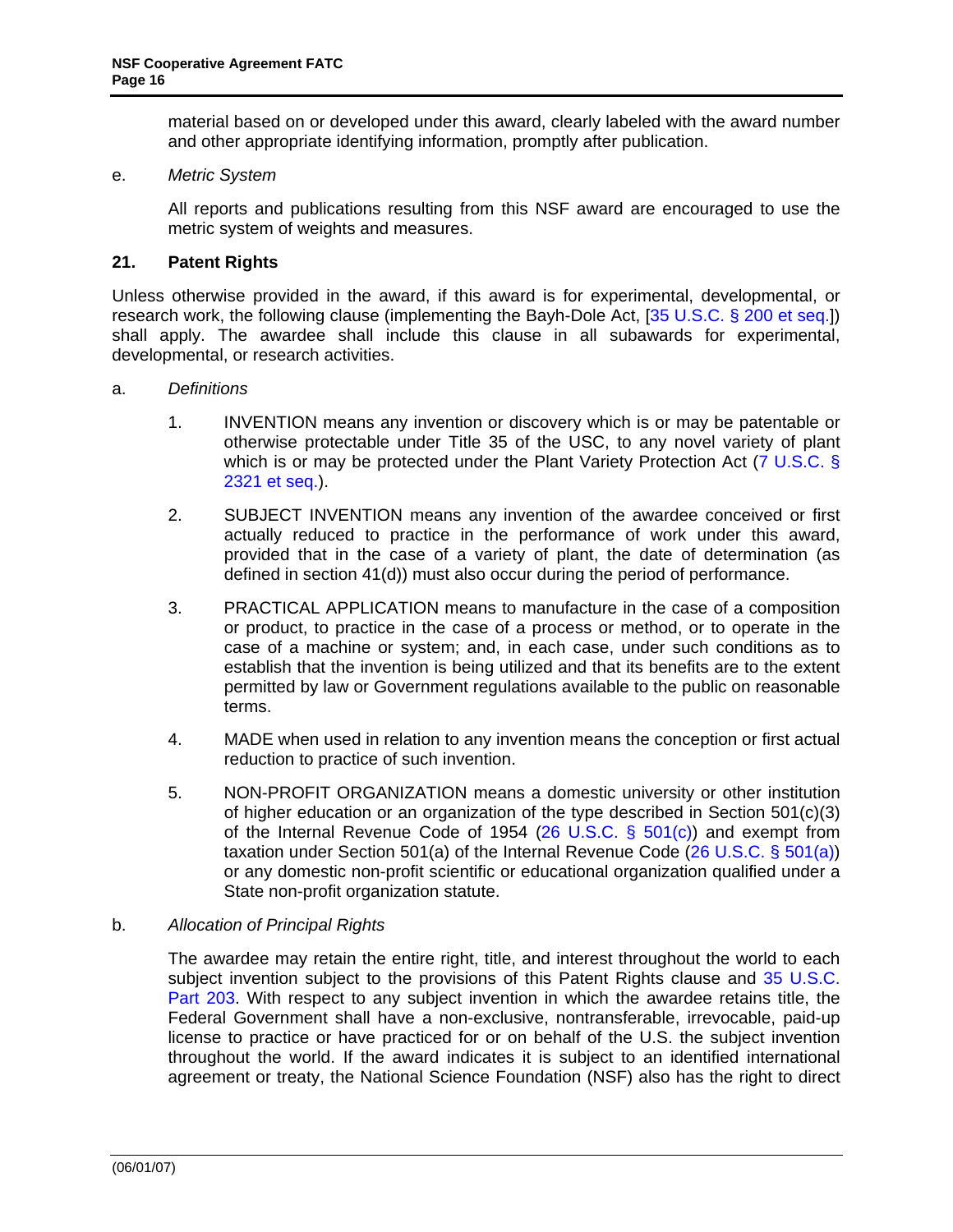the awardee to convey to any foreign participant such patent rights to subject inventions as are required to comply with that agreement or treaty.

- <span id="page-16-0"></span>c. *Invention Disclosure, Election of Title and Filing of Patent Applications by Awardee* 
	- 1. The awardee will disclose each subject invention to NSF within two months after the inventor discloses it in writing to awardee personnel responsible for the administration of patent matters. The disclosure to NSF shall be in the form of a written report and shall identify the award under which the invention was made and the inventor(s). It shall be sufficiently complete in technical detail to convey a clear understanding of the nature, purpose, operation, and, to the extent known, the physical, chemical, biological or electrical characteristics of the invention. The disclosure shall also identify any publication, on sale or public use of the invention and whether a manuscript describing the invention has been submitted for publication and, if so, whether it has been accepted for publication at the time of disclosure. In addition, after disclosure to NSF, the awardee will promptly notify NSF of the acceptance of any manuscript describing the invention for publication or of any on sale or public use planned by the awardee.
	- 2. The awardee will elect in writing whether or not to retain title to any such invention by notifying NSF within two years of disclosure to NSF. However, in any case where publication, on sale, or public use has initiated the one-year statutory period wherein valid patent protection can still be obtained in the U.S., the period for election of title may be shortened by NSF to a date that is no more than 60 days prior to the end of the statutory period.
	- 3. The awardee will file its initial patent application on an invention to which it elects to retain title within one year after election of title or, if earlier, prior to the end of any statutory period wherein valid patent protection can be obtained in the U.S. after a publication, on sale, or public use. The awardee will file patent applications in additional countries or international patent offices within either ten months of the corresponding initial patent application, or six months from the date when permission is awarded by the Commissioner of Patents and Trademarks to file foreign patent applications when such filing has been prohibited by a Secrecy Order.
	- 4. Requests for extension of the time for disclosure to NSF, election, and filing under subparagraphs 1., 2., and 3. may, at the discretion of NSF, be awarded.

#### d. *Conditions When the Government May Obtain Title*

The awardee will convey to NSF, upon written request, title to any subject invention:

- 1. if the awardee fails to disclose or elect the subject invention within the times specified in paragraph c. above, or elects not to retain title; provided that NSF may only request title within 60 days after learning of the failure of the awardee to disclose or elect within the specified times;
- 2. in those countries in which the awardee fails to file patent applications within the times specified in paragraph c. above, but prior to its receipt of the written request of NSF, the awardee shall continue to retain title in that country; or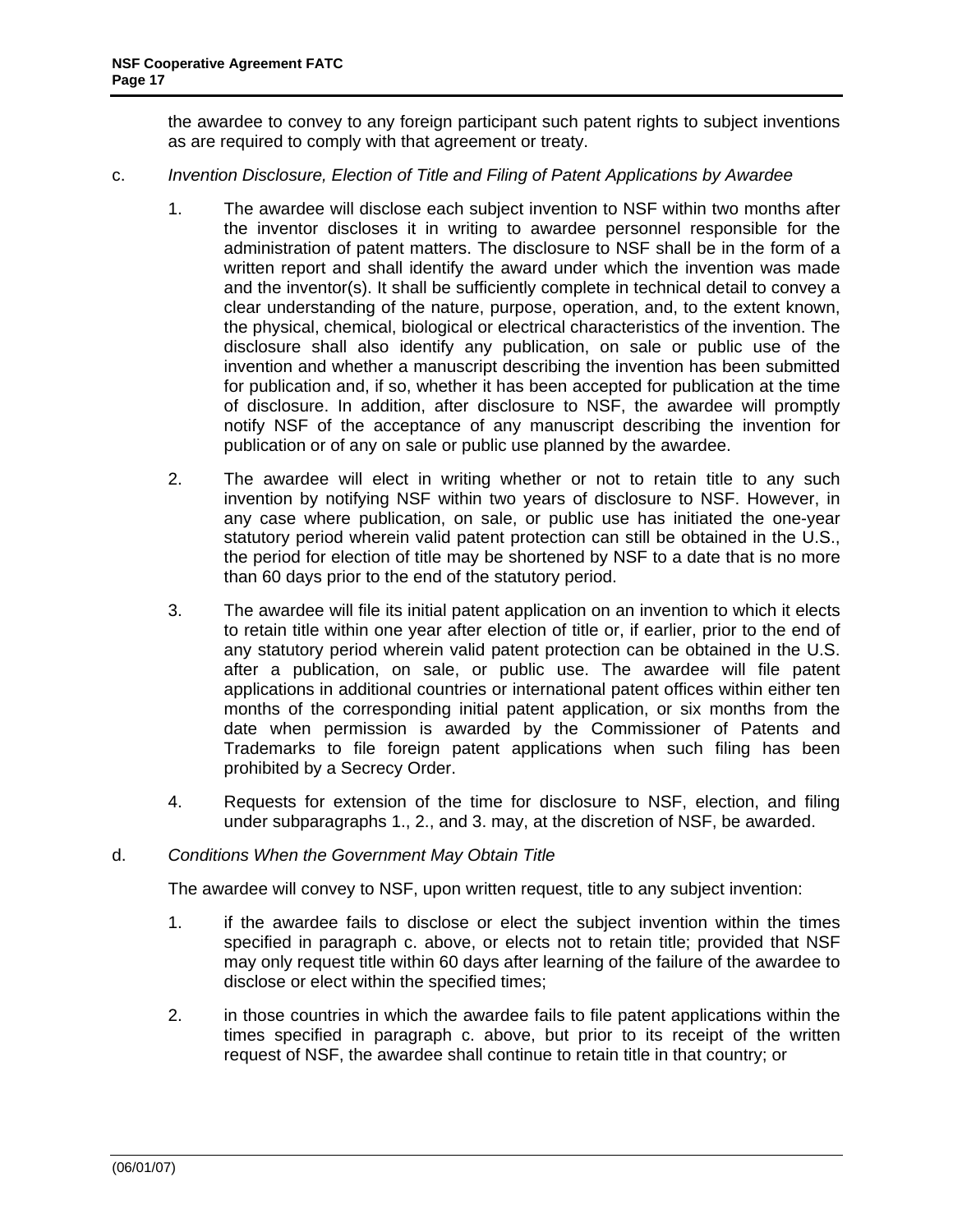- <span id="page-17-0"></span>3. in any country in which the awardee decides not to continue the prosecution of any application for, to pay the maintenance fees on, or defend in a reexamination or opposition proceeding on, a patent on a subject invention.
- e. *Minimum Rights to Awardee* 
	- 1. The awardee will retain a non-exclusive royalty-free license throughout the world in each subject invention to which the Government obtains title, except if the awardee fails to disclose the subject invention within the times specified in paragraph c. above. The awardee's license extends to its domestic subsidiaries and affiliates, if any, within the corporate structure of which the awardee is a party and includes the right to award sublicenses of the same scope to the extent the awardee was legally obligated to do so at the time the award was made. The license is transferable only with the approval of NSF except when transferred to the successor of that part of the awardee's business to which the invention pertains.
	- 2. The awardee's domestic license may be revoked or modified by NSF to the extent necessary to achieve expeditious practical application of the subject invention pursuant to an application for an exclusive license submitted in accordance with applicable provisions at [37 CFR Part 404.](http://www.access.gpo.gov/nara/cfr/waisidx_06/37cfr404_06.html) This license will not be revoked in that field of use or the geographical areas in which the awardee has achieved practical application and continues to make the benefits of the invention reasonably accessible to the public. The license in any foreign country may be revoked or modified at discretion of NSF to the extent the awardee, its licensees, or its domestic subsidiaries or affiliates have failed to achieve practical application in that foreign country.
	- 3. Before revocation or modification of the license, NSF will furnish the awardee a written notice of its intention to revoke or modify the license, and the awardee will be allowed thirty days (or such other time as may be authorized by NSF for good cause shown by the awardee) after the notice to show cause why the license should not be revoked or modified. The awardee has the right to appeal, in accordance with applicable regulations in [37 CFR Part 404](http://www.access.gpo.gov/nara/cfr/waisidx_06/37cfr404_06.html) concerning the licensing of Government-owned inventions, any decision concerning the revocation or modification of its license.

## f. *Awardee Action to Protect Government's Interest*

- 1. The awardee agrees to execute or to have executed and promptly deliver to NSF all instruments necessary to: (i) establish or confirm the rights the Government has throughout the world in those subject inventions for which the awardee retains title; and (ii) convey title to NSF when requested under paragraph d. above, and to enable the Government to obtain patent protection throughout the world in that subject invention.
- 2. The awardee agrees to require, by written agreement, its employees, other than clerical and non-technical employees, to disclose promptly in writing to personnel identified as responsible for the administration of patent matters and in a format suggested by the awardee each subject invention made under this award in order that the awardee can comply with the disclosure provisions of paragraph c. above, and to execute all papers necessary to file patent applications on subject inventions and to establish the Government's rights in the subject inventions. The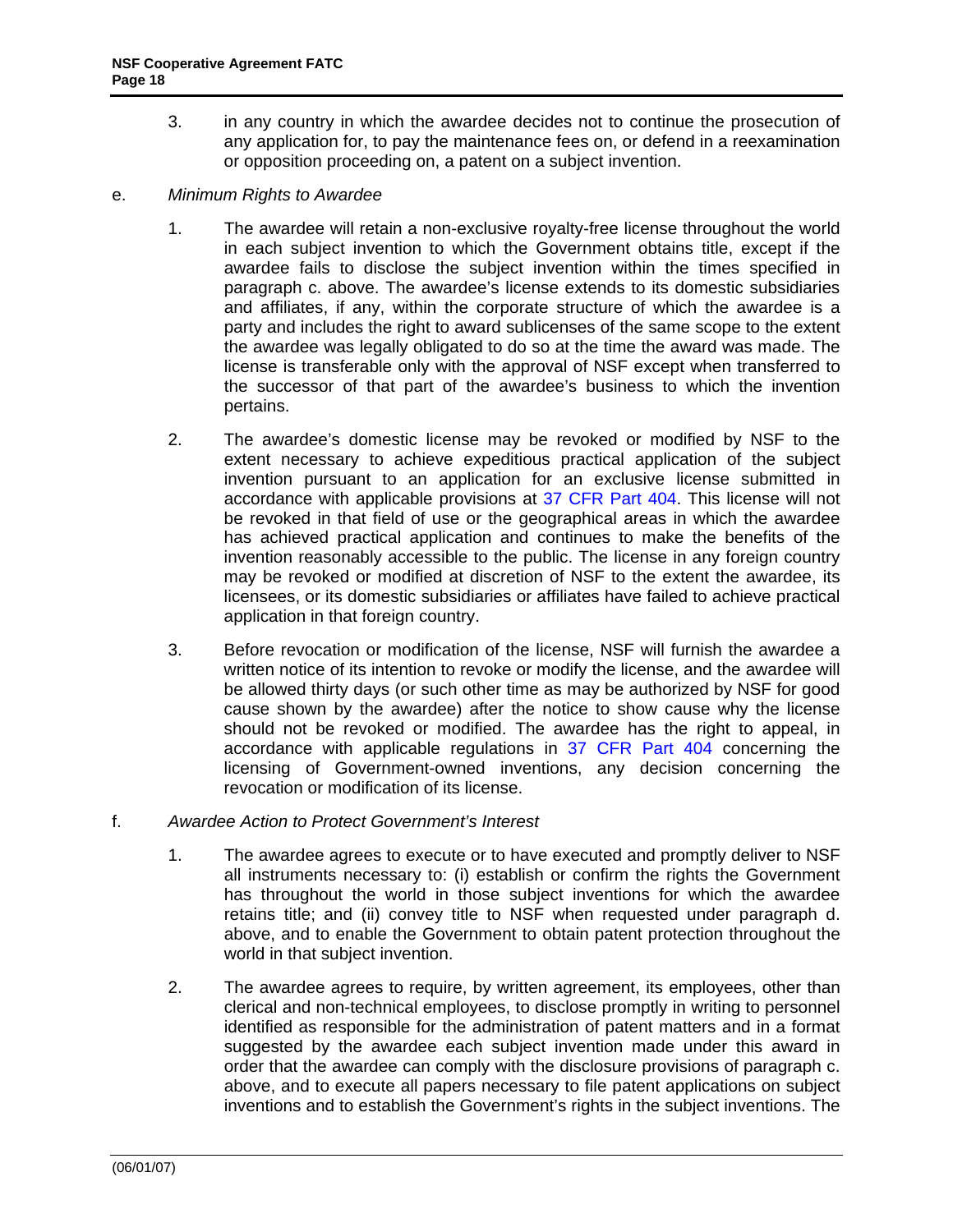<span id="page-18-0"></span>disclosure format should require, as a minimum, the information requested by paragraph c.1. above. The awardee shall instruct such employees through the employee agreements or other suitable educational programs on the importance of reporting inventions in sufficient time to permit the filing of patent applications prior to U.S. or foreign statutory bars.

- 3. The awardee will notify NSF of any decision not to continue prosecution of a patent application, pay maintenance fees, or defend in a reexamination or opposition proceeding on a patent, in any country, not less than 30 days before the expiration of the response period required by the relevant patent office.
- 4. The awardee agrees to include, within the specification of any U.S. patent application and any patent issuing thereon covering a subject invention, the following statement:

"This invention was made with Government support under (identify the award) awarded by the National Science Foundation. The Government has certain rights in this invention."

 months of filing any domestic or foreign patent application. g. *Subcontracts*  5. The awardee or its representative will complete, execute and forward to NSF a confirmation of a License to the U.S. Government and the page of a United States patent application that contains the Federal support clause within two

- 1. The awardee will include this Patent Rights clause, suitably modified to identify the parties, in all subcontracts, regardless of tier, for experimental, developmental or research work. The subcontractor will retain all rights provided for the awardee in this Patent Rights clause, and the awardee will not, as part of the consideration for awarding the subcontract, obtain rights in the subcontractors' subject inventions.
- 2. In the case of subcontracts, at any tier, when the prime award by NSF was a contract (but not a cooperative agreement), NSF, subcontractor, and contractor agree that the mutual obligations of the parties created by this Patent Rights clause constitute a contract between the subcontractor and the Foundation with respect to those matters covered by this Patent Rights clause.

### h. *Reporting on Utilization of Subject Inventions*

The awardee agrees to submit on request periodic reports no more frequently than annually on the utilization of a subject invention or on efforts at obtaining such utilization that are being made by the awardee or its licensees or assignees. Such reports shall include information regarding the status of development, date of first commercial sale or use, gross royalties received by the awardee and such other data and information as NSF may reasonably specify. The awardee also agrees to provide additional reports in connection with any march-in proceeding undertaken by NSF in accordance with paragraph j. of this Patent Rights clause. As required by  $35 \cup S.C.$  §  $202(c)(5)$ , NSF agrees it will not disclose such information to persons outside the Government without the permission of the awardee.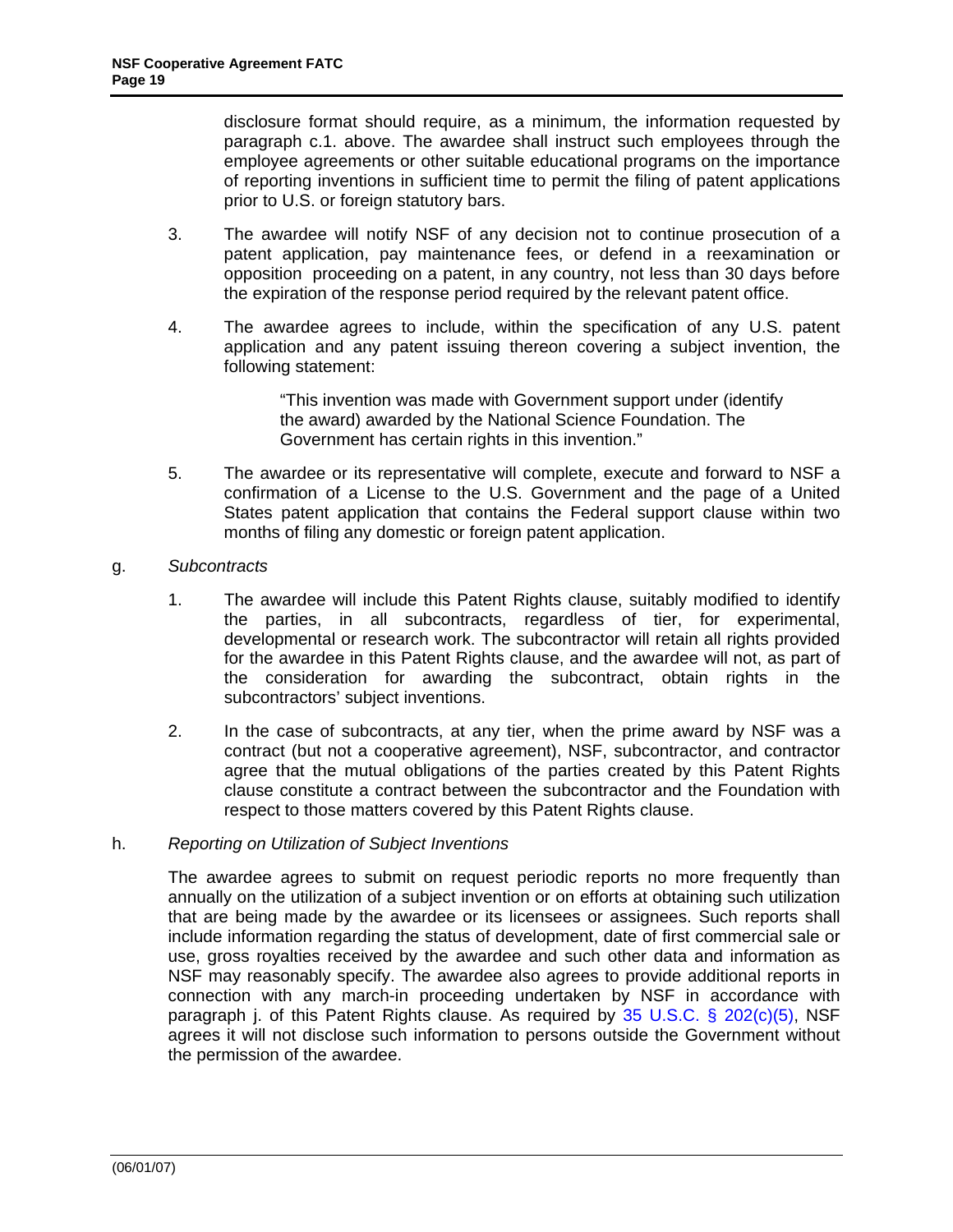### <span id="page-19-0"></span>i. *Preference for United States Industry*

Notwithstanding any other provision of this Patent Rights clause, the awardee agrees that neither it nor any assignee will grant to any person the exclusive right to use or sell any subject invention in the U.S. unless such person agrees that any products embodying the subject invention or produced through the use of the subject invention will be manufactured substantially in the U.S. However, in individual cases, the requirement for such an agreement may be waived by NSF upon a showing by the awardee or its assignee that reasonable but unsuccessful efforts have been made to award licenses on similar terms to potential licensees that would be likely to manufacture substantially in the U.S. or that under the circumstances domestic manufacture is not commercially feasible.

#### j. *March-in Rights*

The awardee agrees that with respect to any subject invention in which it has acquired title, NSF has the right in accordance with procedures at  $37$  CFR  $\S$  401.6 and NSF regulations at 45 CFR  $\S$  650.13 to require the awardee, an assignee or exclusive licensee of a subject invention to grant a non-exclusive, partially exclusive, or exclusive license in any field of use to a responsible applicant or applicants, upon terms that are reasonable under the circumstances and if the awardee, assignee, or exclusive licensee refuses such a request, NSF has the right to grant such a license itself if NSF determines that:

- 1. such action is necessary because the awardee or assignee has not taken or is not expected to take within a reasonable time, effective steps to achieve practical application of the subject invention in such field of use;
- 2. such action is necessary to alleviate health or safety needs which are not reasonably satisfied by the awardee, assignee, or their licensees;
- 3. such action is necessary to meet requirements for public use specified by Federal regulations and such requirements are not reasonably satisfied by the awardee, assignee, or licensee; or
- 4. such action is necessary because the agreement required by paragraph i. of this Patent Rights clause has not been obtained or waived or because a licensee of the exclusive right to use or sell any subject invention in the U.S. is in breach of such agreement.

## k. *Special Provisions for Awards with Non-profit Organizations*

If the awardee is a nonprofit organization, it agrees that:

- 1. rights to a subject invention in the U.S. may not be assigned without the approval of NSF, except where such assignment is made to an organization which has as one of its primary functions the management of inventions, provided that such assignee will be subject to the same provisions as the awardee;
- 2. the awardee will share royalties collected on a subject invention with the inventor, including Federal employee co-inventors (when NSF deems it appropriate) when the subject invention is assigned in accordance with [35 U.S.C. § 202\(e\)](http://frwebgate.access.gpo.gov/cgi-bin/getdoc.cgi?dbname=browse_usc&docid=Cite:+35USC202) and [37](http://www.access.gpo.gov/nara/cfr/waisidx_06/37cfr401_06.html)  [CFR § 401.10](http://www.access.gpo.gov/nara/cfr/waisidx_06/37cfr401_06.html);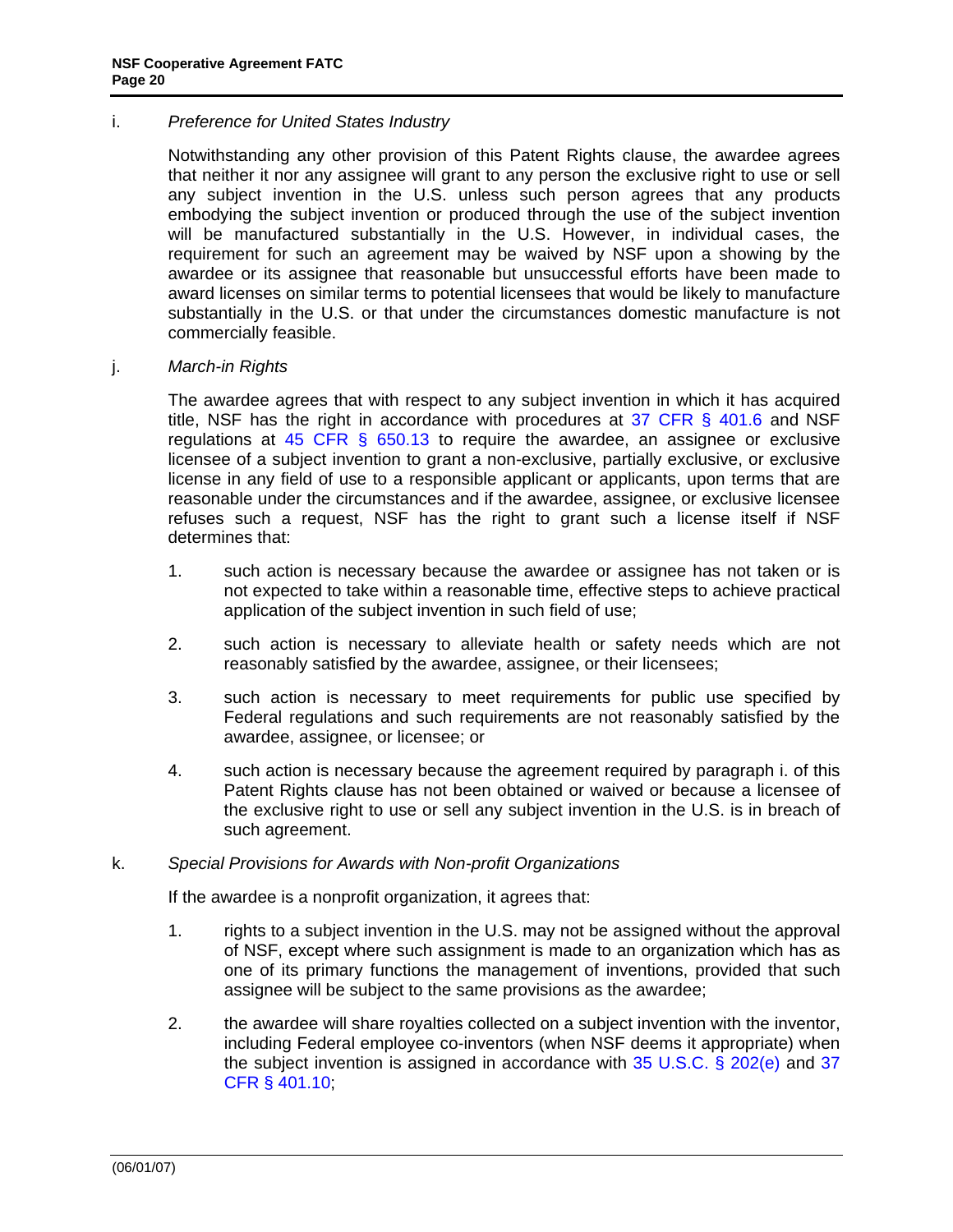- <span id="page-20-0"></span>3. the balance of any royalties or income earned by the awardee with respect to subject inventions, after payment of expenses (including payments to inventors) incidental to the administration of subject inventions, will be utilized for the support of scientific or engineering research or education; and
- 4. it will make efforts that are reasonable under the circumstances to attract licensees of subject inventions that are small business firms and that it will give preference to a small business firm if the awardee determines that the small business firm has a plan or proposal for marketing the invention which, if executed, is equally likely to bring the invention to practical application as any plans or proposals from applicants that are not small business firms; provided that the awardee is also satisfied that the small business firm has the capability and resources to carry out its plan or proposal. The decision whether to give a preference in any specific case will be at the discretion of the awardee. However, the awardee agrees that the Secretary of Commerce may review the awardee's licensing program and decisions regarding small business applicants, and the awardee will negotiate changes to its licensing policies, procedures or practices with the Secretary when the Secretary's review discloses that the awardee could take reasonable steps to implement more effectively the requirements of this paragraph k.4.

#### l. *Communications*

All communications required by this Patents Rights clause must be submitted through the iEdison Invention Information Management System maintained by the National Institutes of Health unless prior permission for another form of submission is obtained from the Patent Assistant at patents@nsf.gov or at Office of the General Counsel, National Science Foundation, 4201 Wilson Boulevard, Arlington, VA 22230.

### **22. Cost Sharing and Cost Sharing Records**

#### a. *General*

- 1. The grantee must cost share in accordance with any amount specified on Line M of the award budget. Cost sharing participation in other projects may not be counted towards meeting the specific cost sharing requirements of the award, and must come from nonfederal sources.
- 2. Should the grantee become aware that it may be unable to provide the cost sharing of at least the amount identified on Line M of the NSF award budget, it must: a) immediately provide written notification to the Grants Officer of the situation; and b) indicate steps it plans to take to secure replacement cost sharing; or c) indicate the plans it has to either continue or phase out the project in the absence of cost sharing.
- 3. Should NSF agree to the organization's proposed plans, the NSF Grants Officer will modify the award accordingly, including, if appropriate, reducing the amount of NSF support. Should the organization's plans be unacceptable to NSF, the award may be subject to termination. NSF modifications to proposed cost sharing revisions are made on a case-by-case basis.
- 4. Failure by the organization to notify NSF, in accordance with paragraph 2. above, may result in the disallowance of some or all of the costs charged to the award;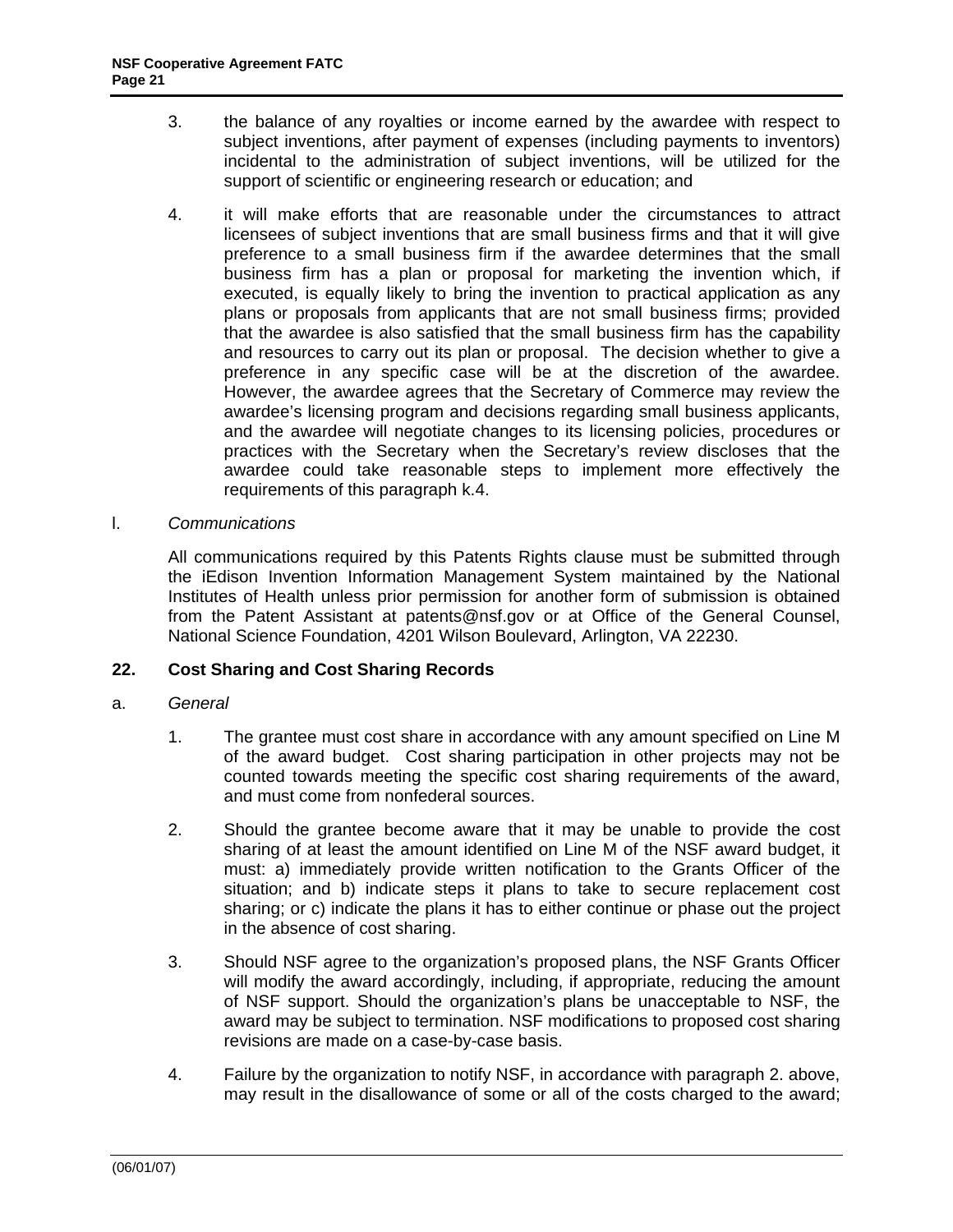the subsequent recovery by NSF of some or all of the NSF funds provided under the award; possible termination of the award; and may constitute a violation of the terms of the award so serious as to provide grounds for subsequent suspension or debarment.

#### <span id="page-21-0"></span>b. *Cost Sharing Records*

The grantee must maintain records of all project costs that are claimed by the grantee as cost sharing as well as records of costs to be paid by the Government. Such records are subject to audit. Acceptable forms of cost sharing contributions are those that meet the criteria identified in  $2$  CFR § 215.23. Unless otherwise specified in the award, approval is given to include unrecovered indirect costs (also known as facilities and administrative costs for colleges and universities) as part of cost sharing or matching contributions. If the grantee's cost participation includes in-kind contributions, the basis for determining the valuation for volunteer services and donated property must be documented.

#### c. *Cost Sharing Reports*

Unless otherwise required by the award or requested by NSF, the actual cost participation by the grantee, while subject to documentation and audit, need not be reported to NSF. In cases, however, where the cost-sharing amount reflected on Line M of the cumulative award budget is \$500,000 or more, the amount of cost sharing must be documented (on an annual and final basis) and certified by the Authorized Organizational Representative via use of the Notification and Request Module in the NSF FastLane System. Such notifications must be submitted at least 90 days:

- 1. prior to the end of the current budget period to meet the annual notification requirement; and
- 2. following the expiration of the award to meet the final notification requirement.

#### **23. Audit and Records**

- a. Financial records, supporting documents, statistical records, and other records pertinent to this award shall be retained by the awardee for a period of three years from submission of the final project and expenditure reports specified in [Articles 15](#page-11-0) and [16](#page-12-0).
	- 1. Records that relate to audits, appeals, litigation or the settlement of claims arising out of the performance of the project shall be retained until such audits, appeals, litigation or claims have been disposed of.
	- 2. Records relating to projects subject to special project income provisions shall be retained until three years from the end of the awardee's fiscal year in which the award requirement for reporting income expires.
- b. Unless court action or audit proceedings have been initiated, the awardee may substitute microfilm copies of original records.
- c. The Director of the National Science Foundation and the Comptroller General of the U.S., or any of their duly authorized representatives, shall have access to any pertinent books, documents, papers and records of the awardee organization and of the performing organization, if different, to make audits, examinations, excerpts and transcripts. Further, any negotiated contract in excess of the simplified acquisition threshold (currently \$100,000) made by the awardee shall include a provision to the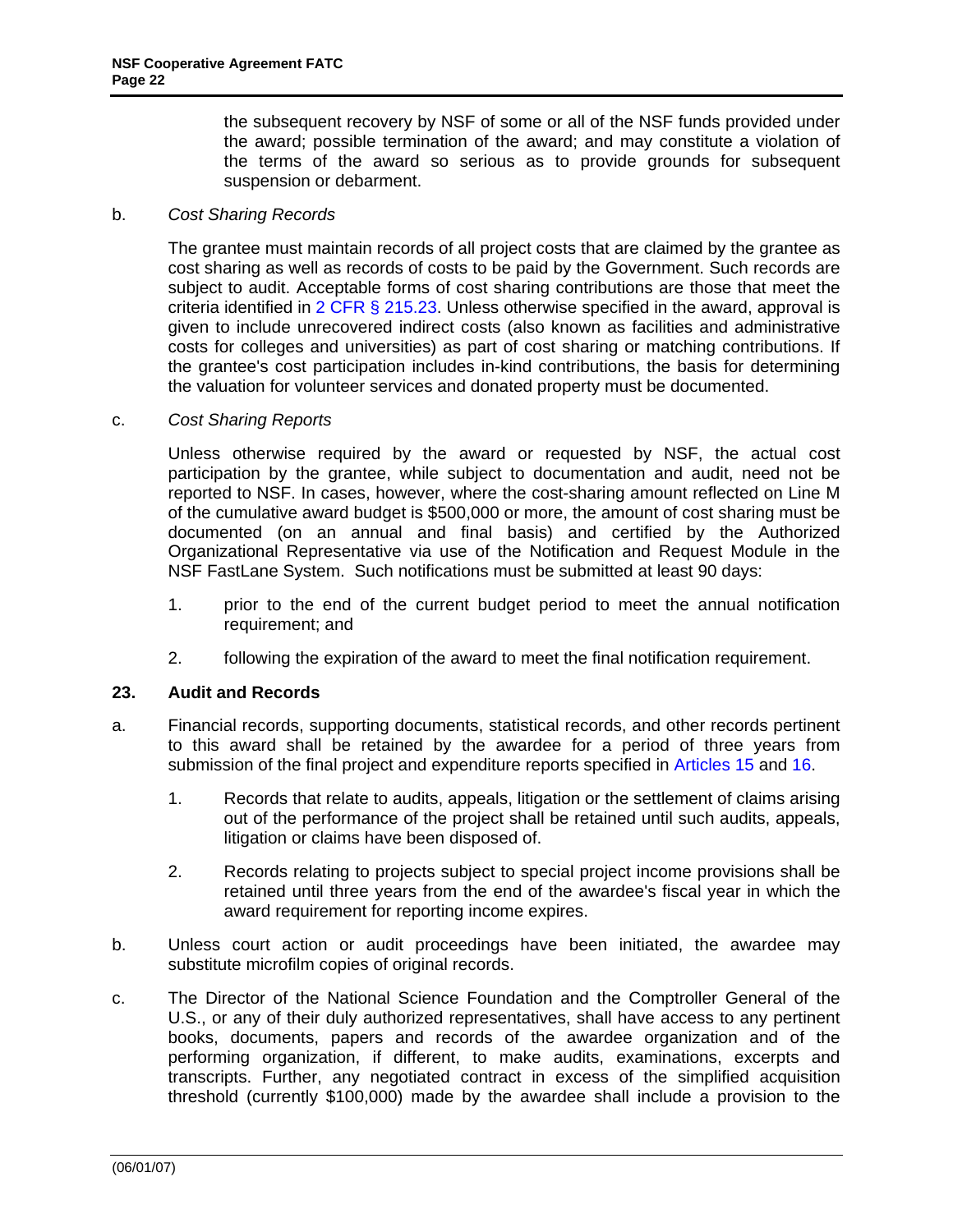<span id="page-22-0"></span>effect that the awardee, the Director of the National Science Foundation, the Comptroller General of the U.S., or any of their duly authorized representatives, shall have access to pertinent records for similar purposes.

- d. In order to avoid duplicate record keeping, NSF may make special arrangements with the awardee to retain any records that are needed for joint use. NSF may request transfer to its custody of records not needed by the awardee when it determines that the records possess long-term retention value. When the records are transferred to, or maintained by NSF, the three-year retention requirement is not applicable to the awardee. In the rare event that this provision is exercised, NSF will negotiate a mutually agreeable arrangement with the awardee regarding reimbursement of costs.
- shall provide copies of the reports of these audits to the cognizant Federal audit agency. e. Awardees that are States, Local Governments or Non-Profit Organizations, shall arrange for the conduct of audits as required by [OMB Circular A-133](http://www.whitehouse.gov/omb/circulars/a133/a133.html) "*Audits of States, Local Governments, and Non-Profit Organizations*" (including colleges and universities.) They Any Federal Audit of this project deemed necessary by NSF shall build upon the results of such audit(s).

## **24. Site Visits**

NSF, through authorized representatives, has the right, at all reasonable times, to make site visits to review project accomplishments and management control systems and to provide such technical assistance as may be required. If any site visit is made by NSF on the premises of the awardee or a contractor under an award, the awardee shall provide and shall require its contractors to provide all reasonable facilities and assistance for the safety and convenience of the Government representatives in the performance of their duties. All site visits and evaluations shall be performed in such a manner that will not unduly delay the work.

#### **25. Suspension or Termination**

- a. Any suspension or termination action taken by NSF must be issued by an NSF Grants and Agreements Officer and will be in accordance with this article and [AAG Chapter](http://www.nsf.gov/pubs/policydocs/papp/aag07140.pdf)  [VII.A.](http://www.nsf.gov/pubs/policydocs/papp/aag07140.pdf)
- b. The award may be suspended or terminated in whole or in part in any of the following situations by:
	- 1. NSF when the awardee has materially failed to comply with the terms and conditions of the award;
	- 2. NSF when the Foundation has other reasonable cause;
	- 3. NSF when ordered by the Deputy Director under NSF's Regulation on Research Misconduct [[45 CFR Part 689](http://www.access.gpo.gov/nara/cfr/waisidx_06/45cfr689_06.html)];
	- 4. NSF and the awardee by mutual agreement (if NSF and the awardee cannot reach an agreement, NSF reserves the right to unilaterally terminate the award); or
	- 5. the awardee on written notice to NSF setting forth the reasons for such action, the effective date, and, in the case of partial termination, the portion to be terminated or suspended (with the understanding that if NSF determines that the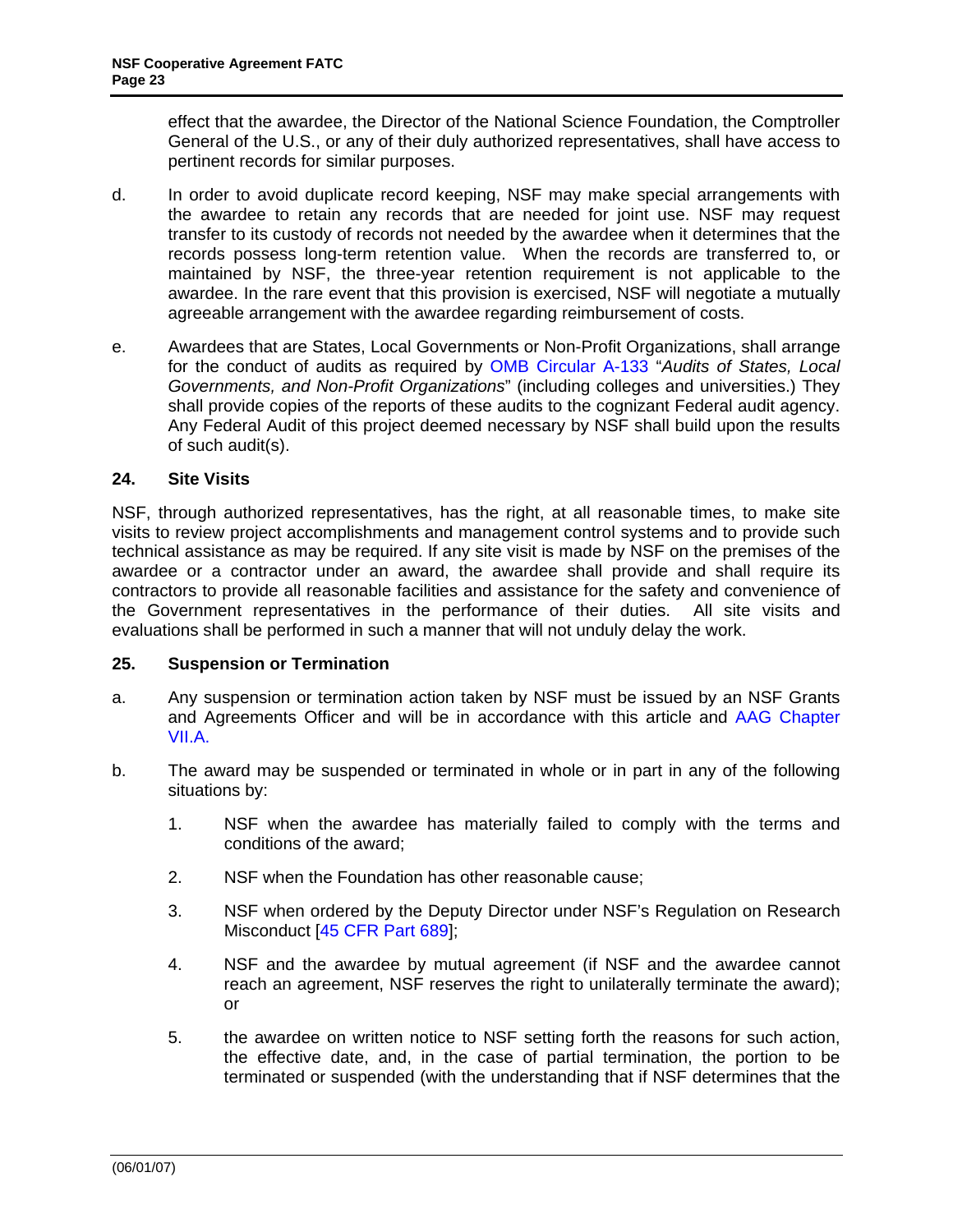unterminated portion will not accomplish the purposes of the award, it may suspend or terminate the entire award).

- <span id="page-23-0"></span>c. Normally, action by NSF to suspend or terminate an award will be taken only after the awardee has been informed by NSF of any deficiency on its part and given an opportunity to correct it; but NSF may immediately suspend or terminate the award without notice when it believes such action is reasonable to protect the interests of the Government.
- d. No costs incurred during a suspension period or after the effective date of a termination will be allowable, except those costs which, in the opinion of NSF, the awardee could not reasonably avoid or eliminate, or which were otherwise authorized by the suspension or termination notice, provided such costs would otherwise be allowable under the terms of the award and the appropriate Federal cost principles.
- e. Within 30 days of the termination date, the awardee will furnish a summary of progress under the award and an itemized accounting of costs incurred prior to the termination date or pursuant to d, above. Final allowable costs under a termination settlement shall be in accordance with the terms of the award, including this article, and the appropriate Federal cost principles, giving due consideration to the progress under the award. In no event will the total of NSF payments under a terminated award exceed the award amount, or the NSF pro rata share of the total project costs when cost sharing was anticipated, whichever is less.
- f. A notice of termination other than by mutual agreement and/or the final settlement amount may be subject to review pursuant to [Article 26.](#page-23-0)

#### **26. Termination Review Procedure**

- a. A request for review of a notice of termination or settlement should be addressed to the Director, Division of Grants and Agreements, National Science Foundation, 4201 Wilson Blvd., Arlington, VA, 22230. It must be postmarked no later than 30 days after the date of the letter notifying the awardee of the termination or settlement.
- b. The request for review must contain a full statement of the awardee's position and the pertinent facts and reasons in support of such position.
- c. Review of a notice of termination or settlement will be conducted in accordance with [GPM Section 923](http://www.nsf.gov/pubs/manuals/gpm05_131/gpm05_131.pdf).
- d. Pending resolution of the request for review, the notice of termination shall remain in effect.

#### **27. Nondiscrimination**

a. The award is subject to the provisions of Title VI of the Civil Rights Act of 1964 [[42](http://frwebgate.access.gpo.gov/cgi-bin/getdoc.cgi?dbname=browse_usc&docid=Cite:+42USC2000d)  [U.S.C. § 2000d](http://frwebgate.access.gpo.gov/cgi-bin/getdoc.cgi?dbname=browse_usc&docid=Cite:+42USC2000d)], Title IX of the Education Amendments of 1972 [20 USC §§ 1681 *et seq*.], the Rehabilitation Act of 1973 [[29 U.S.C. § 794](http://frwebgate.access.gpo.gov/cgi-bin/getdoc.cgi?dbname=browse_usc&docid=Cite:+29USC794)], the Age Discrimination Act of 1975 [[42 U.S.C. §§ 6101 et seq\]](http://www.access.gpo.gov/uscode/title42/chapter76_.html), and all regulations and policies issued by NSF pursuant to these statutes. Specifically, in accordance with these statutes, regulations, and policies, no person on the basis of race, color, national origin, sex, disability, or age shall be excluded from participation in, be denied the benefits of, or otherwise be subjected to discrimination under the award.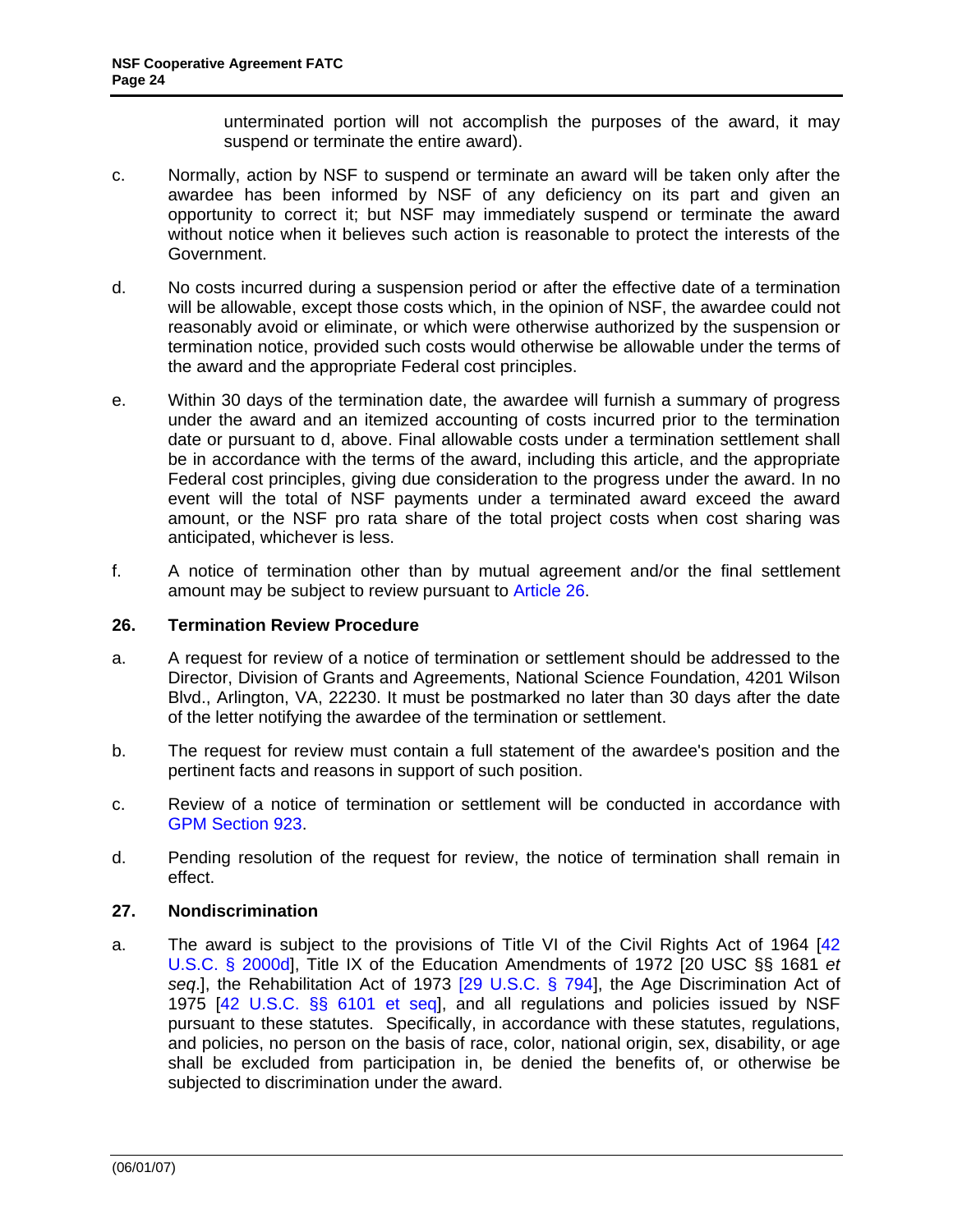<span id="page-24-0"></span>b. By electronically signing a proposal, the Authorized Organizational Representative is providing the requisite Certification of Compliance with National Science Foundation Nondiscrimination Regulations and Policies. This Nondiscrimination Certification sets forth the nondiscrimination obligations with which all grantees must comply.<sup>[5](#page-24-1)</sup> These obligations also apply to subrecipients, subawardees, and subcontractors under the award. The grantee, therefore, shall obtain the NSF Nondiscrimination Certification from each organization that applies to be or serves as a subrecipient, subgrantee or subcontractor under the award (for other than the provision of commercially available supplies, materials, equipment or general support services) prior to entering into the subaward arrangement.

## **28. Reporting Classifiable Information**

NSF awards are intended for unclassified, publicly releasable research. The awardee will not be granted access to classified information. NSF does not expect that the results of the research project will involve classified information.

If, however, in conducting the activities supported under an award, the PI is concerned that any of the research results involve potentially classifiable information that may warrant Government restrictions on the dissemination of the results, the PI should promptly notify the cognizant NSF Program Officer.

#### **29. Animal Welfare**

- Public Health Service Policy and Government Principles Regarding the Care and Use of a. Any awardee performing research on vertebrate animals  $\sinh$  comply with the Animal Welfare Act [\[7 U.S.C. § 2131 et seq](http://www.access.gpo.gov/uscode/title7/chapter54_.html).] and the regulations promulgated thereunder by the Secretary of Agriculture [\[9 CFR §§ 1.1-4.11](http://www.access.gpo.gov/nara/cfr/waisidx_07/9cfrv1_07.html)] pertaining to the humane care, handling, and treatment of vertebrate animals held or used for research, teaching or other activities supported by Federal awards. The awardee is expected to ensure that the guidelines described in the National Academy of Science (NAS) Publication, "*[Guide for](http://www.nap.edu/readingroom/books/labrats/)  [the Care and Use of Laboratory Animals](http://www.nap.edu/readingroom/books/labrats/)*" (1996) are followed and to comply with the *Animals* (included as Appendix D to the NAS Guide).
- b. In the event the awardee's multi-project Assurance is cancelled or lapses, the awardee must immediately notify the cognizant Grants and Agreements Officer identified in the award.

NOTE--The awardee may request registration of its facility and a current listing of licensed dealers from the Regional Office of the Animal and Plant Health Inspection Service (APHIS), United States Department of Agriculture, for the region in which its research facility is located. The location of the nearest APHIS Regional Office, as well as information concerning this and other APHIS activities, may be obtained at<http://www.aphis.usda.gov/>.

#### **30. Research Involving Recombinant DNA Molecules**

If this award supports research involving recombinant DNA molecules, the awardee agrees to comply with the requirements of [AAG Chapter VI.B.2.](http://www.nsf.gov/pubs/policydocs/papp/aag07140.pdf)

-

<span id="page-24-1"></span><sup>&</sup>lt;sup>5</sup> The complete text of the Nondiscrimination Certification is available electronically in the Grant Proposal Guide, Chapter II, Exhibit II-6 at: http://www.nsf.gov/pubs/policydocs/papp/nsf07140.pdf 6

<span id="page-24-2"></span> $6$  In addition to vertebrate animals covered by the Animal Welfare Act, the requirements specified in this Article also are extended to rats, birds and mice.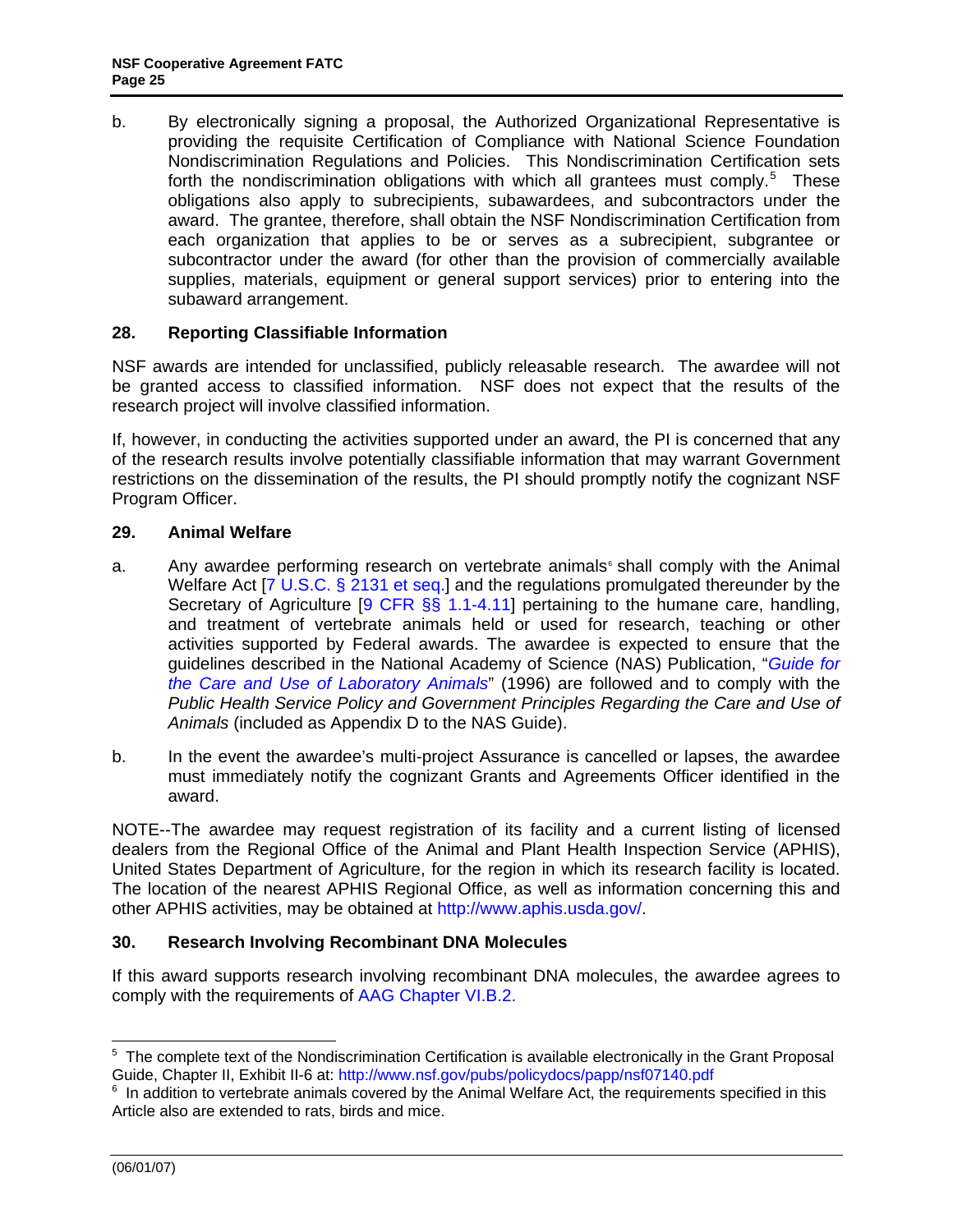## <span id="page-25-0"></span>**31. Clean Air and Water**

(Applicable only if the award exceeds \$100,000, or a facility to be used has been the subject of a conviction under the Clean Air Act [\[42 U.S.C. § 7413\(c\)\(1\)\]](http://frwebgate.access.gpo.gov/cgi-bin/getdoc.cgi?dbname=browse_usc&docid=Cite:+42USC7413) or the Clean Water Act [\[33 U.S.C.](http://frwebgate.access.gpo.gov/cgi-bin/getdoc.cgi?dbname=browse_usc&docid=Cite:+33USC1319)  [§ 1319\(c\)](http://frwebgate.access.gpo.gov/cgi-bin/getdoc.cgi?dbname=browse_usc&docid=Cite:+33USC1319)] and is listed by the Environmental Protection Agency (EPA), or the award is not otherwise exempt.)

The awardee agrees as follows:

- a. To comply with all the requirements of Section 114 of the Clean Air Act [42 [U.S.C. §](http://frwebgate.access.gpo.gov/cgi-bin/getdoc.cgi?dbname=browse_usc&docid=Cite:+42USC7414)  [7414](http://frwebgate.access.gpo.gov/cgi-bin/getdoc.cgi?dbname=browse_usc&docid=Cite:+42USC7414)] and Section 308 of the Clean Water Act [\[33 U.S.C. § 1318](http://frwebgate.access.gpo.gov/cgi-bin/getdoc.cgi?dbname=browse_usc&docid=Cite:+33USC1318)], respectively, relating to inspection, monitoring, entry, reports and information, as well as other requirements specified in Section 114 and Section 308 of the Clean Air Act and the Clean Water Act, respectively, and all regulations and guidelines issued thereunder before the award of the cooperative agreement.
- b. That no portion of the work required by the award will be performed in a facility listed on the Environmental Protection Agency List of Violating Facilities on the date that the award was awarded unless and until EPA eliminates the name of such facility or facilities from such listing.
- c. To use its best efforts to comply with clean air standards and clean water standards at the facility in which the award is being performed.
- d. To insert the substance of the provisions of this article into any nonexempt subcontract.

## **32. Human Research Subjects**

The awardee is responsible for the protection of the rights and welfare of any human subjects involved in research, development and related activities supported by this award. The awardee agrees to comply with the NSF regulation, entitled, "*Protection of Human Subjects* [[45 CFR Part](http://www.access.gpo.gov/nara/cfr/waisidx_06/45cfr690_06.html)  [690](http://www.access.gpo.gov/nara/cfr/waisidx_06/45cfr690_06.html)]."

#### **33. Investigator Financial Disclosure Policy**

If the awardee employs more than 50 persons, the awardee shall maintain an appropriate written and enforced policy on conflict of interest consistent with the provisions of [AAG Chapter](http://www.nsf.gov/pubs/policydocs/papp/aag07140.pdf)  [IV.A.](http://www.nsf.gov/pubs/policydocs/papp/aag07140.pdf)

#### **34. State Sales and Use Taxes**

Awardees are reminded that each set of cost principles cited in [Article 12b](#page-10-0) limits the allowability of taxes to those the organization is required to pay. Awardees must avail themselves of any tax exemptions for which any activities supported by Federal funds may qualify, including any applicable exemptions from state or local sales and use taxes on the purchase of goods and services made with NSF award funds.

## **35. Debarment and Suspension**

Recipients shall fully comply with the requirements stipulated in [Subpart C of 45 CFR Part 620,](http://www.access.gpo.gov/nara/cfr/waisidx_06/45cfr620_06.html) entitled "*Responsibilities of Participants Regarding Transactions*." The recipient is responsible for ensuring that any lower tier covered transaction, as described in [Subpart B of 45 CFR Part](http://www.access.gpo.gov/nara/cfr/waisidx_06/45cfr620_06.html)  [620](http://www.access.gpo.gov/nara/cfr/waisidx_06/45cfr620_06.html), entitled "*Covered Transactions*," includes a term or condition requiring compliance with Subpart C. The recipient also is responsible for further requiring the inclusion of a similar term or condition in any subsequent lower tier covered transaction. The recipient acknowledges that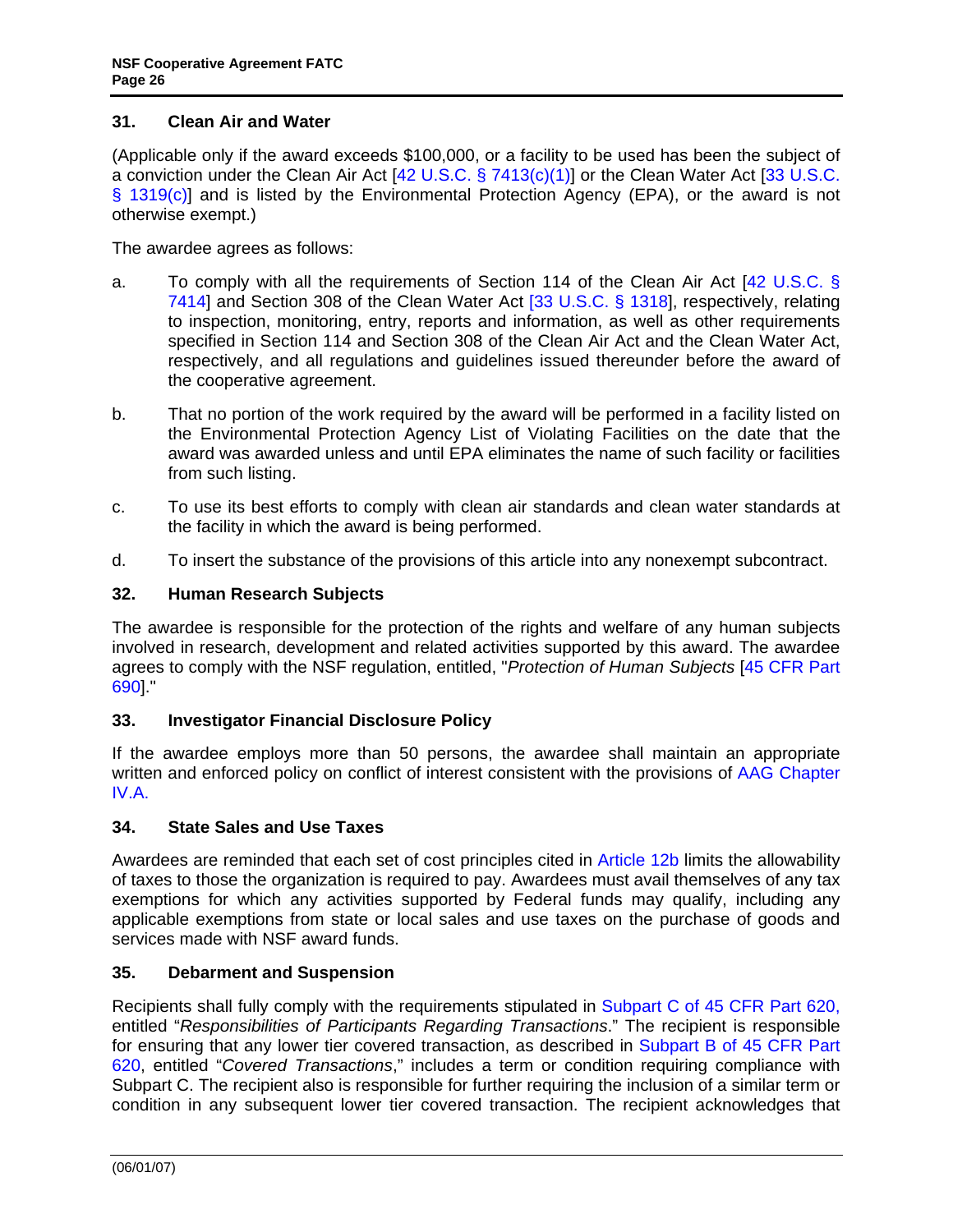<span id="page-26-0"></span>failing to disclose the information required under  $45$  CFR  $\S$  620.335 may result in the termination of the award, or pursuance of other available remedies, including suspension and debarment. Recipients may access the Excluded Parties List System at [http://epls.arnet.gov.](http://epls.arnet.gov/)

## **36. Changes—Limitation of Funds**

Either party to this agreement may request changes or additions to the agreement. Any such changes must be agreed to by both parties, set forth in writing, and approved by the NSF Grants and Agreements Officer. No changes shall be considered as an authorization to the awardee to exceed the amount of funds awarded under this agreement. This agreement, however, may be formally amended to modify the amount of funds awarded.

## **37. Resolution of Conflicting Conditions**

Should there be any inconsistency between any special conditions contained in the award and these Cooperative Agreement General Conditions, the special conditions in the award shall control. Should there be any inconsistency between these Cooperative Agreement General Conditions, any special conditions contained in the award, and any NSF guides, brochures, etc., cited or included by reference in the award, the matter should be referred to the NSF Grants and Agreements Officer for guidance.

## **38. Resolution of Disagreements and Disputes**

Disagreements and disputes of fact arising under this cooperative agreement that are not resolved through informal discussions will be subject to the written decision of the NSF Grants and Agreements Officer. This decision will be final unless, within 30 days of receipt of the decision, the awardee makes a written request for review to the Director, Division of Grants and Agreements, NSF. The request for review must contain a full statement of the awardee's position and the pertinent facts and reasons in support of the position. Review will follow the procedures stipulated under [AAG Chapter VII.B.3.](http://www.nsf.gov/pubs/policydocs/papp/aag07140.pdf)

## **OTHER CONSIDERATIONS**

#### **39. Liability**

NSF cannot assume any liability for accidents, illnesses, injuries, or claims arising out of, or related to, any activities supported by an award or for unauthorized use of patented or copyrighted materials. The awardee organization is advised to take such steps as may be deemed necessary to insure or protect itself, its employees and its property.

#### **40. Sharing of Findings, Data, and Other Research Products**

- a. NSF expects significant findings from research and education activities it supports to be promptly submitted for publication, with authorship that accurately reflects the contributions of those involved. It expects investigators to share with other researchers, at no more than incremental cost and within a reasonable time, the data, samples, physical collections and other supporting materials created or gathered in the course of the work. It also encourages awardees to share software and inventions or otherwise act to make the innovations they embody widely useful and usable.
- b. Adjustments and, where essential, exceptions may be allowed to safeguard the rights of individuals and subjects, the validity of results, or the integrity of collections or to accommodate legitimate interests of investigators.